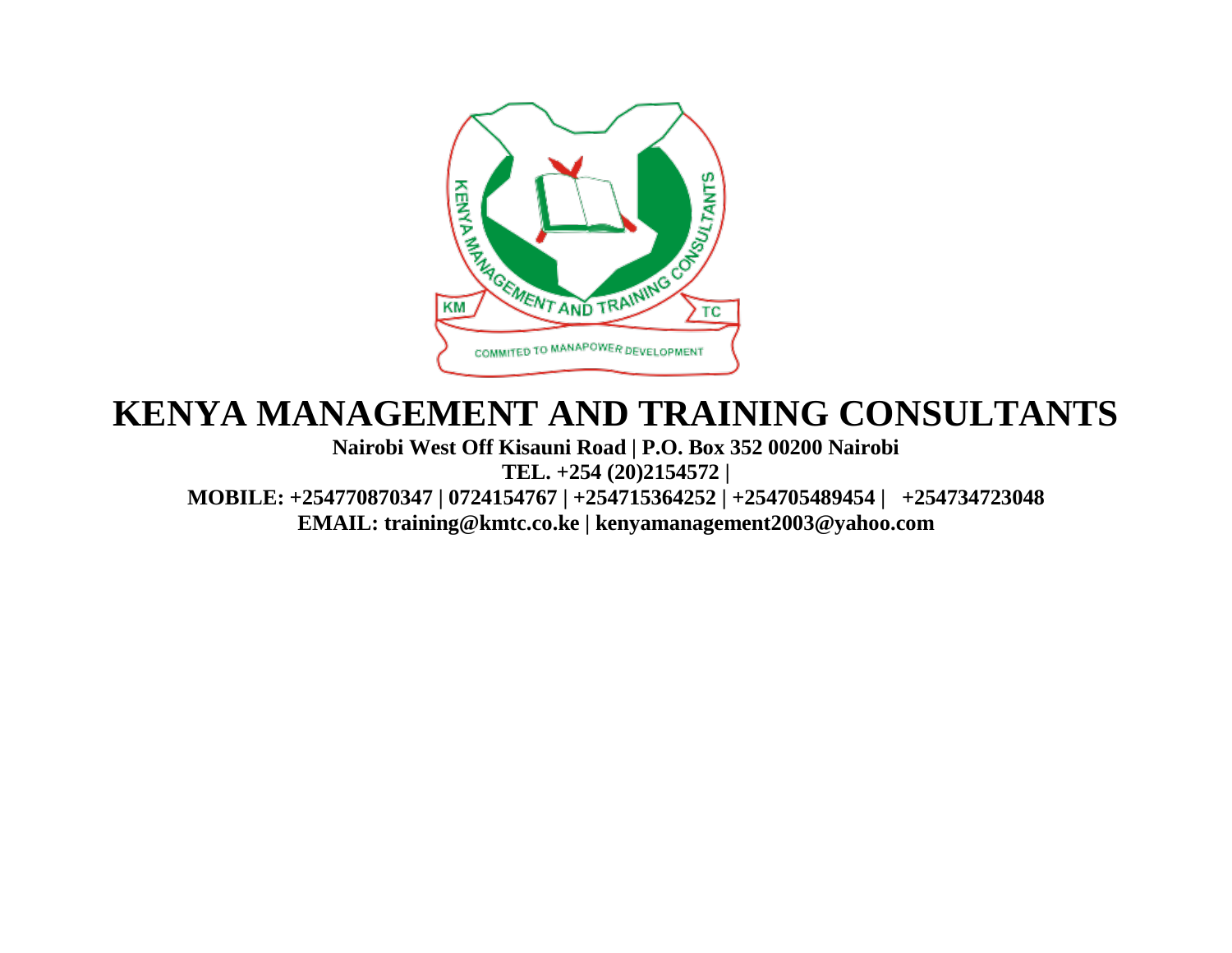| <b>CODE NO</b> | <b>PROGRAMME COURSE TITLE</b> | <b>TARGETED GROUP</b> | <b>YEAR-MONTH-DATE</b> |                     | <b>DURATION</b> | <b>VENUE</b>    |
|----------------|-------------------------------|-----------------------|------------------------|---------------------|-----------------|-----------------|
|                |                               |                       |                        |                     |                 |                 |
| $\mathbf{1}$   | FUNDAMENTAL ORGANIZATION      | <b>EXECUTIVE AND</b>  | 1.                     | $7TH - 11TH$        | 5 DAYS          | <b>MOMBASA</b>  |
|                | DEVELOPMENT IN CHANGE         | <b>SENIOR</b>         |                        | <b>FEB 2022</b>     |                 |                 |
|                | MANAGEMENT, POLICY DECISION   | MANAGEMENT            | 2.                     | $14^{TH} - 18^{TH}$ | 5 DAYS          | NAIVASHA-       |
|                | MAKING, PROBLEM SOLVING AND   | <b>LEVEL</b>          |                        | <b>MARCH 2022</b>   |                 | <b>KENYA</b>    |
|                | ADMINISTRATION MANAGEMENT     | <b>PARTICIPATION</b>  | 3.                     | $11^{TH} - 15^{TH}$ | 5 DAYS          | <b>NAIROBI</b>  |
|                | PROGRAMME                     |                       |                        | <b>APRIL 2022</b>   |                 |                 |
|                |                               |                       | 4.                     | $9^{TH} - 13^{TH}$  | 5 DAYS          | <b>KISUMU</b>   |
|                |                               |                       |                        | <b>MAY 2022</b>     |                 |                 |
|                |                               |                       | 5.                     | $6^{TH} - 10^{TH}$  | 5 DAYS          | <b>NAIROBI</b>  |
|                |                               |                       |                        | <b>JUNE 2022</b>    |                 |                 |
|                |                               |                       | 6.                     | $22^{ND} - 26^{TH}$ | 5 DAYS          | <b>NAKURU</b>   |
|                |                               |                       |                        | <b>AUGUST</b>       |                 |                 |
|                |                               |                       | 7.                     | $5TH - 9TH$         | 5 DAYS          | <b>MOMBASA</b>  |
|                |                               |                       |                        | <b>SEPTEMBER</b>    |                 |                 |
|                |                               |                       |                        | 2022                |                 |                 |
|                |                               |                       | 8.                     | $3RD - 7TH$         | 5 DAYS          | <b>NAIVASHA</b> |
|                |                               |                       |                        | OCTOBER 2022        |                 |                 |
|                |                               |                       | 9.                     | $14^{TH} - 18^{TH}$ | 5 DAYS          | <b>KISUMU</b>   |
|                |                               |                       |                        | NOV. 2022           |                 |                 |
|                |                               |                       | 10.                    | $5TH - 9TH$         | 5 DAYS          | <b>MOMBASA</b>  |
|                |                               |                       |                        | DEC, 2022           |                 |                 |
|                |                               |                       | 11.                    | $6^{TH} - 10^{TH}$  | 5 DAYS          | <b>NAKURU</b>   |
|                |                               |                       |                        | FEB, 2023           |                 |                 |
|                |                               |                       | 12.                    | $13^{TH} - 16^{TH}$ | 5 DAYS          | <b>MOMBASA</b>  |
|                |                               |                       |                        | <b>MARCH, 2023</b>  |                 |                 |
|                |                               |                       | 13.                    | $3RD - 7TH$         | 5 DAYS          | <b>KISUMU</b>   |
|                |                               |                       |                        | <b>APRIL, 2023</b>  |                 |                 |
|                |                               |                       | 14.                    | $8^{TH} - 12^{TH}$  | 5 DAYS          | <b>NAIVASHA</b> |
|                |                               |                       |                        | MAY, 2023           |                 |                 |
|                |                               |                       | 15.                    | $5TH - 9TH$         | 5 DAYS          | <b>NAIROBI</b>  |
|                |                               |                       |                        | <b>JUNE, 2023</b>   |                 |                 |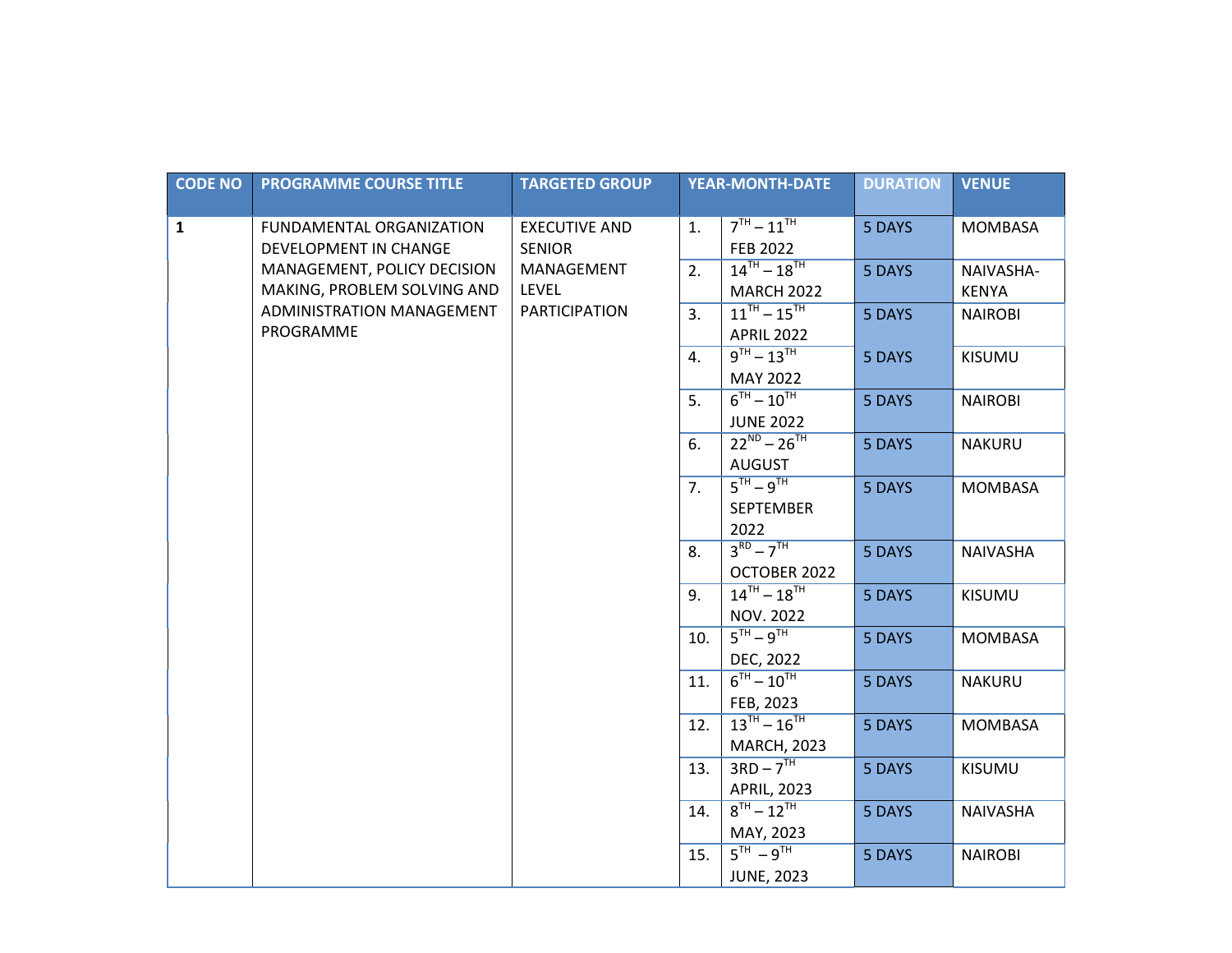| <b>CODE</b> | <b>PROGRAMME COURSE TITLE</b>                   | <b>TARGETED GROUP</b>                 |    | <b>YEAR-MONTH-DATE</b>                                                                             | <b>DURATION</b> | <b>VENUE</b>    |
|-------------|-------------------------------------------------|---------------------------------------|----|----------------------------------------------------------------------------------------------------|-----------------|-----------------|
| <b>NO</b>   |                                                 |                                       |    |                                                                                                    |                 |                 |
| 2.          | <b>ORGANIZATIONS STRATEGIC</b>                  | <b>EXECUTIVE AND</b><br><b>SENIOR</b> | 1. | $14^{TH} - 15^{TH}$<br><b>FEB 2022</b>                                                             | 5 DAYS          | <b>MOMBASA</b>  |
|             | <b>PLANNING</b>                                 | MANAGEMENT<br><b>LEVEL</b>            | 2. | $14^{TH} - 18^{TH}$<br><b>MARCH 2022</b>                                                           | 5 DAYS          | <b>KISUMU</b>   |
|             | (SHORT AND LONG TERM<br>PLANNING AND ACITVITIES | <b>PARTICIPATION</b>                  | 3. | $25^{\text{TH}} - 29^{\text{TH}}$<br><b>APRIL 2022</b>                                             | 5 DAYS          | <b>NAIROBI</b>  |
|             | <b>BASED BUDGETING)</b>                         |                                       | 4. | $2^{ND} -6^{TH}$<br><b>MAY 2022</b>                                                                | 5 DAYS          | <b>NAKURU</b>   |
|             |                                                 |                                       | 5. | $1^{ST} - 5^{TH}$<br>AUGUST 2022                                                                   | 5 DAYS          | <b>NAIVASHA</b> |
|             |                                                 |                                       | 6. | $19^{TH} - 23^{RD}$<br>September 2022                                                              | 5 DAYS          | <b>MOMBASA</b>  |
|             |                                                 |                                       | 7. | $3^{RD} - 7^{TH}$<br>OCTOBER 2022                                                                  | 5 DAYS          | <b>NAIROBI</b>  |
|             |                                                 |                                       | 8. | $14^{th} - 18^{th}$<br>November 2022                                                               | 5 DAYS          | <b>KISUMU</b>   |
|             |                                                 |                                       | 9. | $19^{TH} - 23^{RD}$<br>DECEMBER 2022                                                               | 5 DAYS          | <b>MOMBASA</b>  |
|             |                                                 |                                       |    | $10^{-6}$ <sup>TH</sup> $-10^{7}$<br>FEBRUARY 2023                                                 | 5 DAYS          | <b>NAIROBI</b>  |
|             |                                                 |                                       |    | $11\overline{)13}^{\overline{1}\overline{1}} - 17^{\overline{1}\overline{1}}$<br><b>MARCH 2023</b> | 5 DAYS          | <b>MOMBASA</b>  |
|             |                                                 |                                       |    | $12\overline{3^{RD}-7^{TH}}$<br><b>APRIL 2023</b>                                                  | 5 DAYS          | <b>NAIROBI</b>  |
|             |                                                 |                                       |    | $138^{TH} - 12^{TH}$<br>MAY 2023                                                                   | 5 DAYS          | <b>NAIVASHA</b> |
|             |                                                 |                                       |    | $14 \ 26^{TH} - 30^{TH}$<br><b>JUNE 2023</b>                                                       | 5 DAYS          | <b>NAIKURU</b>  |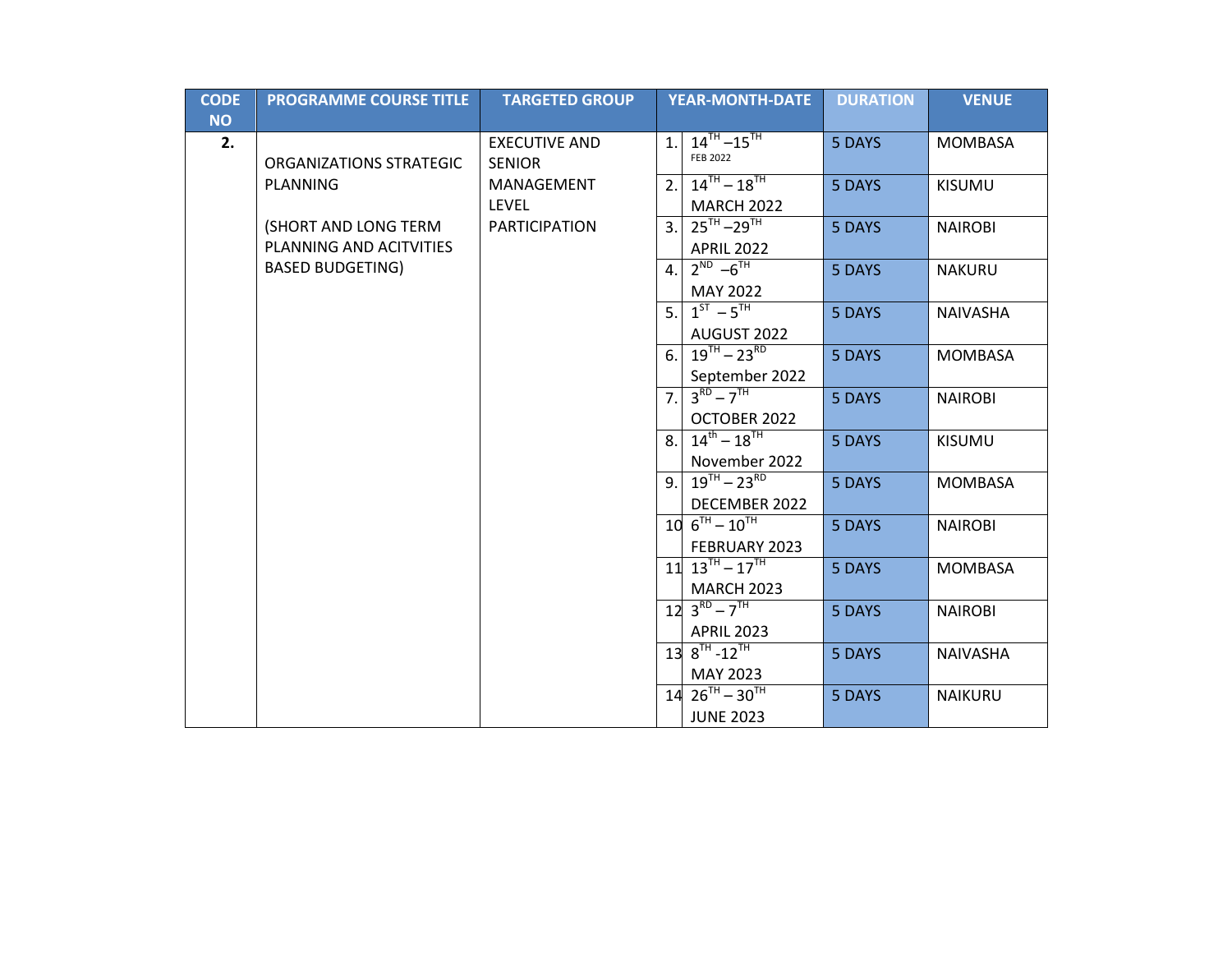| $7TH - 11TH$<br>3.<br><b>FINANCIAL MANAGEMENT</b><br><b>SENIOR MIDDLE</b><br>1.<br><b>MOMBASA</b> |  |
|---------------------------------------------------------------------------------------------------|--|
|                                                                                                   |  |
| PROGRAMME FOR FINANCE<br>MANAGEMENT<br>5 DAYS<br>FEBRUARY 2022                                    |  |
| AND NON-FINCIAL<br><b>PARTICIPATION</b><br>$7^{TH} - 11^{TH}$<br>2.<br>5 DAYS<br><b>KISUMU</b>    |  |
| <b>MANAGERS INCLUDING</b><br><b>MARCH 2022</b>                                                    |  |
| <b>ACTIVITIES BASED</b><br>$4TH-5TH$<br>3.<br>5 DAYS<br>NAIVASHA-                                 |  |
| <b>BUDGETING. INCLUDING</b><br><b>APRIL 2022</b><br><b>KENYA</b>                                  |  |
| (PUBLIC/PRIVATE FINACIAL<br>$16^{TH} - 20^{TH}$<br>4.<br>5 DAYS<br><b>NAKURU</b><br><b>AUDIT</b>  |  |
| MAY 2022                                                                                          |  |
| $20^{TH} - 24^{TH}$<br>5.<br>5 DAYS<br><b>NAIROBI</b>                                             |  |
| <b>JUNE 2022</b>                                                                                  |  |
| $1ST-5TH$<br>6.<br>5 DAYS<br><b>MOMBASA</b>                                                       |  |
| AUGUST 2022                                                                                       |  |
| $5TH-9TH$<br>7 <sub>1</sub><br>5 DAYS<br>NAIVASHA-                                                |  |
| <b>KENYA</b><br>SEPTEMBER 2022                                                                    |  |
| $3RD-7TH$<br>8.<br>5 DAYS<br><b>KISUMU</b>                                                        |  |
| OCTOBER 2022                                                                                      |  |
| $21^{ST} - 25^{TH}$<br>9.<br>5 DAYS<br><b>NAIROBI</b>                                             |  |
| November 2022                                                                                     |  |
| $12^{TH} - 16^{TH}$<br>10.<br>5 DAYS<br><b>MOMBASA</b>                                            |  |
| December 2022                                                                                     |  |
| $6^{TH} - 10^{TH}$<br>11.<br>5 DAYS<br><b>NAIROBI</b>                                             |  |
| February 2023<br>$13^{TH} - 17^{TH}$                                                              |  |
| 12.<br><b>MOMBASA</b><br>5 DAYS                                                                   |  |
| <b>MARCH 2023</b><br>$24^{TH} - 25^{TH}$                                                          |  |
| 13.1<br>5 DAYS<br><b>NAIROBI</b>                                                                  |  |
| <b>APRIL 2023</b><br>$22^{ND} - 26^{TH}$                                                          |  |
| 14.<br>5 DAYS<br>NAIVASHA<br><b>KENYA</b><br>MAY 2023                                             |  |
| $26^{TH} - 30^{TH}$<br>15.<br>5 DAYS<br><b>MOMBASA</b>                                            |  |
| <b>JUNE 2023</b>                                                                                  |  |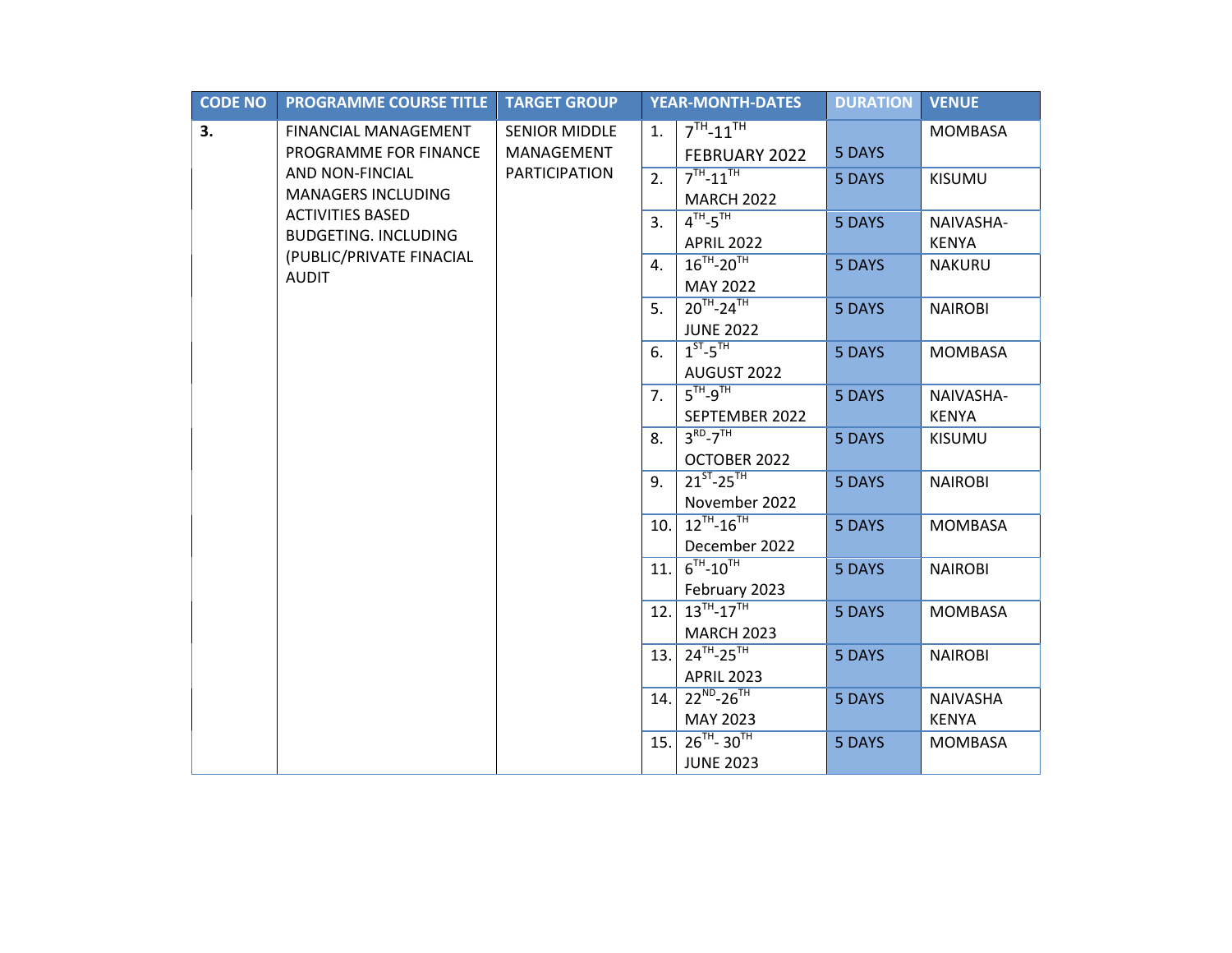| <b>CODE</b><br><b>NO</b> | <b>PROGRAMME COURSE TITLE</b>                                                                                  |                        | <b>TARGET GROUP</b>                                                   |          | <b>YEAR-MONTH-DATES</b>                                    | <b>DURATION</b>  | <b>VENUE</b>                         |
|--------------------------|----------------------------------------------------------------------------------------------------------------|------------------------|-----------------------------------------------------------------------|----------|------------------------------------------------------------|------------------|--------------------------------------|
| 4.                       | SUPPLY CHAIN MANAGEMENT<br>PROGRAMME-INCLUDING<br>INTERNATIONAL/LOCAL PROCUREMENT,<br>PURCHASING AND LOGISTICS | $\bullet$<br>$\bullet$ | TENDERBOARD<br><b>MEMBERS</b><br><b>SUPPLIES</b><br>MANAGERS/OFFICERS | 1.<br>2. | $21^{ST}$ -25TH<br><b>FEBRUARY</b><br>2022<br>$7TH - 11TH$ | 5 DAYS<br>5 DAYS | NAIVASHA-<br><b>KENYA</b><br>MOMBASA |
|                          | MANAGEMENT. LOCAL/INTERNATIONAL-                                                                               | $\bullet$              | <b>HEADS OF</b>                                                       |          | <b>MARCH 2022</b>                                          |                  |                                      |
|                          | TENDERING PROCESS AND PRACTISE WILL<br>ALSO BE DISCUSSED.                                                      |                        | DEPARTMENTAL<br>UNITS.                                                | 3.       | $4TH-8TH$<br><b>APRIL 2022</b>                             | 5 DAYS           | <b>NAIROBI</b>                       |
|                          |                                                                                                                | $\bullet$              | PROCUMENT<br><b>ANALYSTS</b>                                          | 4.       | $2^{ND}$ -6TH<br>MAY 2022                                  | 5 DAYS           | KISUMU                               |
|                          |                                                                                                                |                        |                                                                       | 5.       | $6TH - 10TH$<br><b>JUNE 2022</b>                           | 5 DAYS           | NAKURU-<br><b>KENYA</b>              |
|                          |                                                                                                                |                        |                                                                       | 6.       | $1ST-5TH$<br>AUGUST 2022                                   | 5 DAYS           | <b>MOMBASA</b>                       |
|                          |                                                                                                                |                        |                                                                       | 7.       | $12TH - 16TH$<br><b>SEPTEMBER</b><br>2022                  | 5 DAYS           | NAIVASHA-<br><b>KENYA</b>            |
|                          |                                                                                                                |                        |                                                                       | 8.       | $3RD-7TH$<br>OCTOBER 2022                                  | 5 DAYS           | <b>NAIROBI</b>                       |
|                          |                                                                                                                |                        |                                                                       | 9.       | $14$ <sup>TH</sup> -18TH<br>November<br>2022               | 5 DAYS           | MOMBASA                              |
|                          |                                                                                                                |                        |                                                                       | 10.      | $5TH-9TH$<br>December<br>2022                              | 5 DAYS           | KISUMU                               |
|                          |                                                                                                                |                        |                                                                       | 11.      | $6^{TH-10TH}$<br>February 2023                             | 5 DAYS           | <b>NAIROBI</b>                       |
|                          |                                                                                                                |                        |                                                                       | 12.      | $13^{TH} - 17^{TH}$<br><b>MARCH 2023</b>                   | 5 DAYS           | MOMBASA                              |
|                          |                                                                                                                |                        |                                                                       | 13.      | $10^{TH}$ -14TH<br><b>APRIL 2023</b>                       | 5 DAYS           | <b>NAIROBI</b>                       |
|                          |                                                                                                                |                        |                                                                       | 14.      | $22^{ND} - 26^{TH}$<br>MAY 2023                            | 5 DAYS           | NAKURU-<br><b>KENYA</b>              |
|                          |                                                                                                                |                        |                                                                       | 15.      | $5TH-9TH$<br><b>JUNE 2023</b>                              | 5 DAYS           | NAIVASHA-<br><b>KENYA</b>            |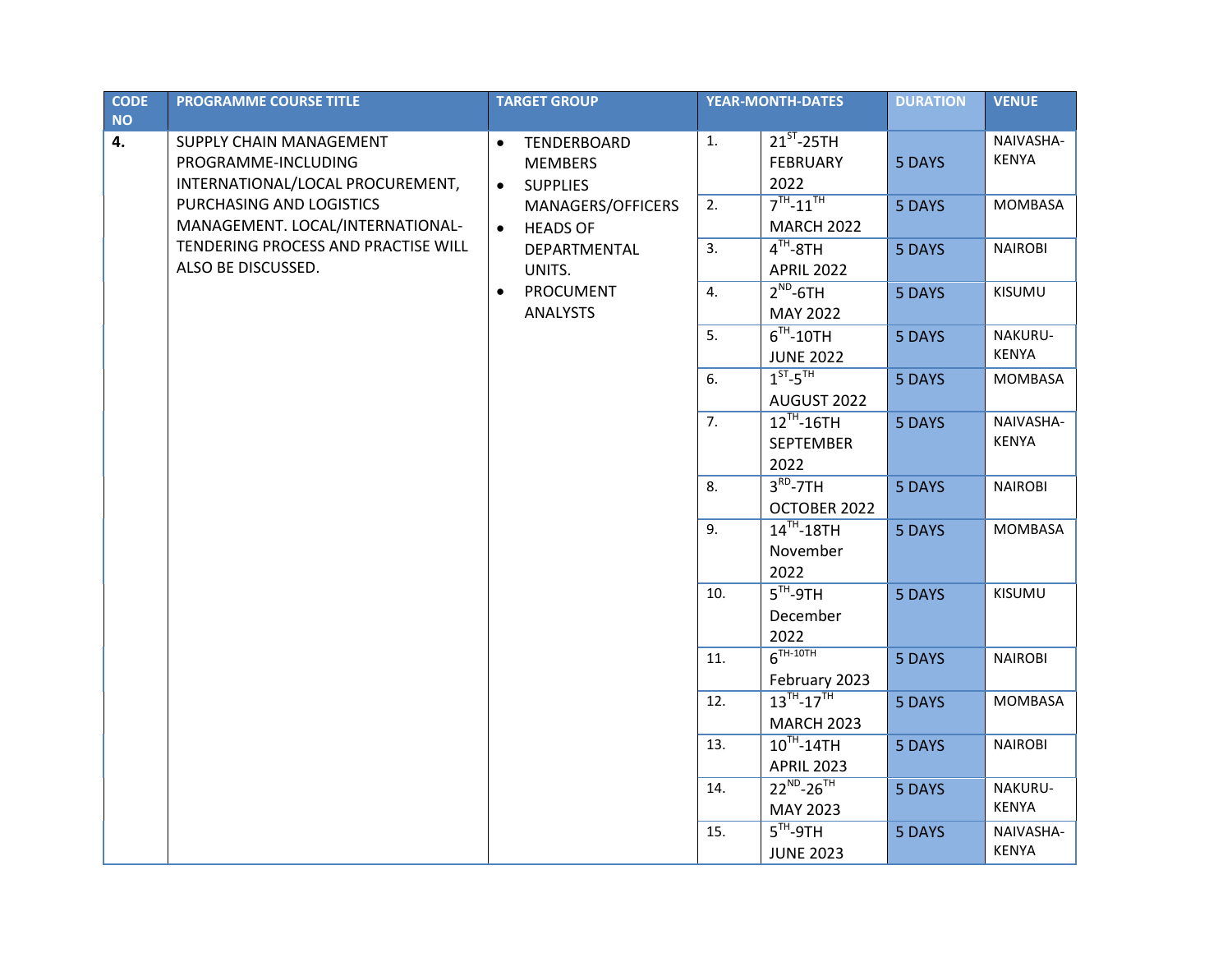| <b>CODE</b><br><b>NO</b> | <b>PROGRAMME COURSE</b><br><b>TITLE</b> | <b>TARGETED GROUP</b> |                | <b>YEAR-MONTH-DATE</b>                           | <b>DURATION</b> | <b>VENUE</b>    |
|--------------------------|-----------------------------------------|-----------------------|----------------|--------------------------------------------------|-----------------|-----------------|
| 5.                       | <b>HUMAN RESOURCES</b>                  | SENIOR/MIDDLE         | 1.             | $21^{57} - 25^{7H}$                              | 5 DAYS          | <b>NAIROBI</b>  |
|                          | MANAGEMENT-                             | MANAGEMENT            |                | FEBRUARY 2022                                    |                 |                 |
|                          | <b>DEVELOPMENT AND</b>                  | <b>PARTICIPATIONS</b> | 2.             | $7TH - 11TH$                                     | 5 DAYS          | <b>MOMBASA</b>  |
|                          | <b>PLANNING</b>                         |                       |                | <b>MARCH 2022</b>                                |                 |                 |
|                          | <b>INCOORPORATING</b>                   |                       | 3 <sub>1</sub> | $16^{TH} - 20^{TH}$                              | 5 DAYS          | <b>KISUMU</b>   |
|                          | <b>INDUSTRIAL</b>                       |                       |                | <b>MAY 2022</b>                                  |                 |                 |
|                          | <b>RELATIONS</b>                        |                       | 4.             | $15^{TH} - 19^{TH}$                              | 5 DAYS          | <b>MOMBASA</b>  |
|                          | MANAGEMENT                              |                       |                | <b>AUGUST</b>                                    |                 |                 |
|                          |                                         |                       | 5.             | $12^{TH} - 16^{TH}$                              | 5 DAYS          | <b>NAIVASHA</b> |
|                          |                                         |                       |                | September 2022                                   |                 |                 |
|                          |                                         |                       | 6.             | $3^{RD} - 7^{TH}$                                | 5 DAYS          | <b>NAKURU</b>   |
|                          |                                         |                       |                | OCTOBER 2022                                     |                 |                 |
|                          |                                         |                       | 7.             | $7^{TH} - 11^{TH}$                               | 5 DAYS          | <b>MOMBASA</b>  |
|                          |                                         |                       |                | <b>NOVEMBER</b>                                  |                 |                 |
|                          |                                         |                       |                | 2022                                             |                 |                 |
|                          |                                         |                       | 8.             | $5^{TH} - 9^{TH}$                                | 5 DAYS          | <b>NAIROBI</b>  |
|                          |                                         |                       |                | <b>DECEMBER</b>                                  |                 |                 |
|                          |                                         |                       |                | 2022                                             |                 |                 |
|                          |                                         |                       | 9.             | $20^{TH} - 24^{TH}$                              | 5 DAYS          | <b>NAIVASHA</b> |
|                          |                                         |                       |                | FEBRUARY 2023                                    |                 |                 |
|                          |                                         |                       |                | $10 \frac{6}{10} - 10^{1}$                       | 5 DAYS          | <b>KISUMU</b>   |
|                          |                                         |                       |                | <b>MARCH 2023</b>                                |                 |                 |
|                          |                                         |                       |                | $11 \overline{\smash{\big)}\ 22^{ND} - 26^{TH}}$ | 5 DAYS          | <b>MOMBASA</b>  |
|                          |                                         |                       |                | MAY 2023                                         |                 |                 |
|                          |                                         |                       | 12             | $19^{\text{TH}}$ -23 <sup>RD</sup>               | 5 DAYS          | <b>NAIROBI</b>  |
|                          |                                         |                       |                | <b>JUNE 2023</b>                                 |                 |                 |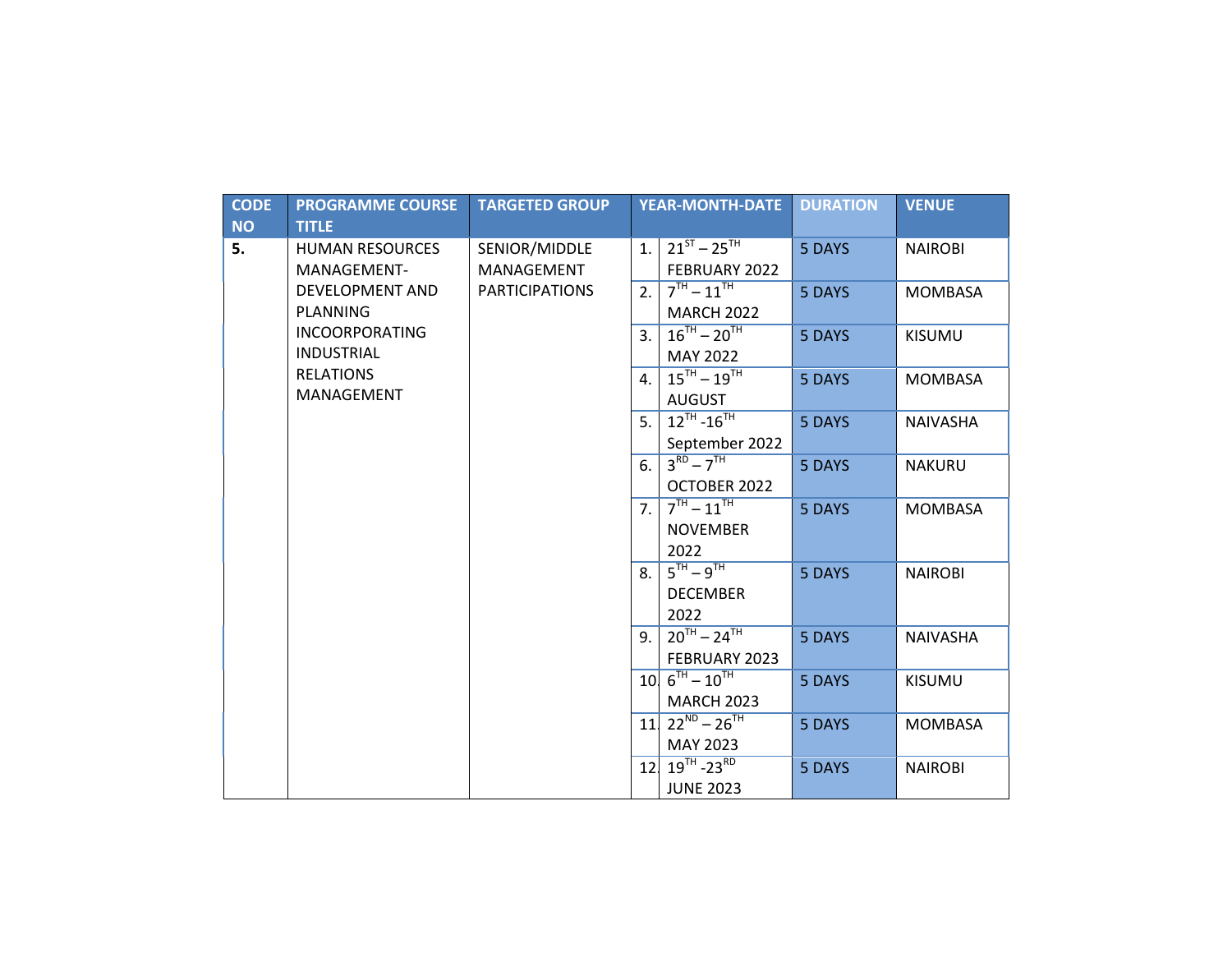| <b>CODE</b><br><b>NO</b> | <b>PROGRAMME COURSE</b><br><b>TITLE</b>         | <b>TARGETED GROUP</b>                               |     | <b>YEAR-MONTH-DATE</b>                   | <b>DURATION</b> | <b>VENUE</b>              |
|--------------------------|-------------------------------------------------|-----------------------------------------------------|-----|------------------------------------------|-----------------|---------------------------|
| 6.                       | <b>EXECUTIVE SECRETARIAL</b><br>MANAGEMENT      | <b>EXECUTIVE</b><br>$\bullet$<br><b>SECRETARIES</b> | 1.  | $7^{TH} - 11^{TH}$<br><b>FEB 2022</b>    | 5 DAYS          | <b>NAIVASHA</b>           |
|                          | PROGRAMME FOR<br><b>EXECUTIVE FOR EXECUTIVE</b> | PERSONAL<br>$\bullet$<br><b>ASSISTANT</b>           | 2.  | $14^{TH} - 18^{TH}$<br><b>MARCH 2022</b> | 5 DAYS          | <b>MOMBASA</b>            |
|                          | <b>SECRETARIES AND</b><br>PERSONAL ASSISTANTS   | <b>SECRETARIES</b><br><b>OFFICE</b><br>$\bullet$    | 3.  | $2^{TH} - 6^{TH}$<br><b>MAY 2022</b>     | 5 DAYS          | <b>NAIROBI</b>            |
|                          | (PA'S)                                          | <b>ADMINISTRATORS</b>                               | 4.  | $1^{ND} - 5^{TH}$<br>AUGUST 2022         | 5 DAYS          | <b>KISUMU</b>             |
|                          |                                                 |                                                     | 5.  | $5TH - 9TH$<br>SEPTEMBER 2022            | 5 DAYS          | <b>MOMBASA</b>            |
|                          |                                                 |                                                     | 6.  | $17^{TH} - 21^{ST}$<br>OCTOBER 2022      | 5 DAYS          | <b>KISUMU</b>             |
|                          |                                                 |                                                     | 7.  | $7TH - 11TH$<br><b>NOVEMBER</b>          | 5 DAYS          | NAIVASHA-<br><b>KENYA</b> |
|                          |                                                 |                                                     | 8.  | $19^{TH} - 23^{RD}$<br>DECEMBER 2022     | 5 DAYS          | <b>NAIROBI</b>            |
|                          |                                                 |                                                     | 9.  | $20^{TH} - 24^{TH}$<br>FEB 2023          | 5 DAYS          | <b>MOMBASA</b>            |
|                          |                                                 |                                                     | 10. | $6^{TH} - 105^{TH}$<br><b>MARCH 2023</b> | 5 DAYS          | <b>NAKURU</b>             |
|                          |                                                 |                                                     | 11. | $3^{RD} - 7^{TH}$<br><b>APRIL 2023</b>   | 5 DAYS          | <b>KISUMU</b>             |
|                          |                                                 |                                                     | 12. | $22^{ND} - 26^{TH}$<br>MAY 2023          | 5 DAYS          | <b>KISUMU</b>             |
|                          |                                                 |                                                     | 13. | $26^{TH} - 307^{TH}$<br><b>JUNE 2023</b> | 5 DAYS          | <b>KISUMU</b>             |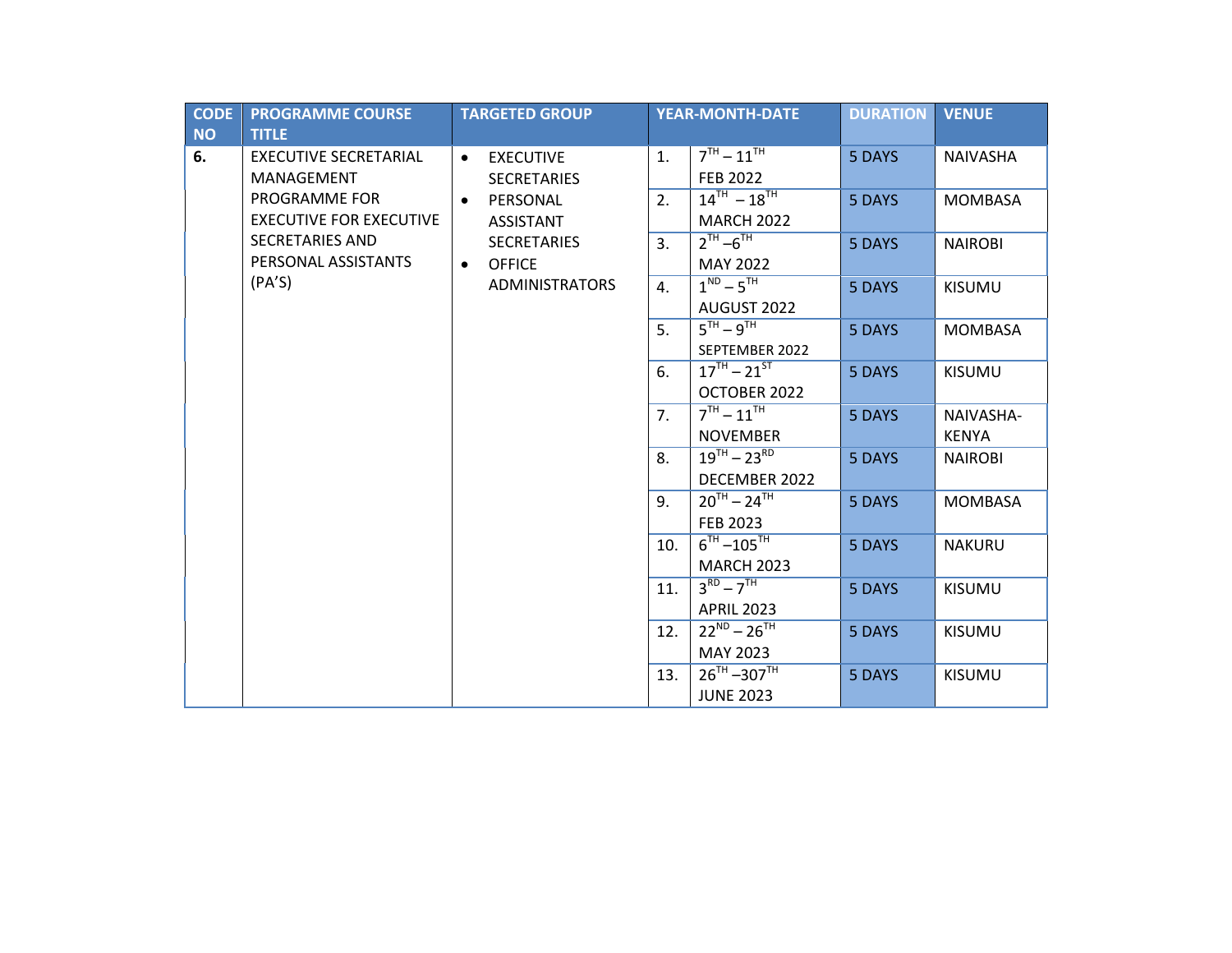| <b>CODE</b> | <b>PROGRAMME COURSE</b> | <b>TARGET GROUP</b> |                | <b>YEAR-MONTH-DATES</b>           | <b>DURATION</b> | <b>VENUE</b>   |
|-------------|-------------------------|---------------------|----------------|-----------------------------------|-----------------|----------------|
| <b>NO</b>   | <b>TITLE</b>            |                     |                |                                   |                 |                |
| 7.          | ASSETS/INVENTORY        | SENIOR/MIDDLE       | $\mathbf{1}$   | $21^{ST}$ -25TH                   |                 | <b>NAIROBI</b> |
|             | MANAGEMENT, STOCK       | MANAGEMENT          |                | FEBRUARY 2022                     | 5 DAYS          |                |
|             | CONTROL MANAGEMENT,     | <b>PARTCIPATION</b> | $\overline{2}$ | $7TH - 11TH$                      | 5 DAYS          | <b>MOMBASA</b> |
|             | WAREHOUSING-            |                     |                | <b>MARCH 2022</b>                 |                 |                |
|             | <b>TRANSPORT AND</b>    |                     | 3              | $9TH - 13TH$                      | 5 DAYS          | KISUMU         |
|             | DISTRIBUTIONS,          |                     |                | <b>MAY</b>                        |                 |                |
|             | MANAGEMENT AND          |                     | 4              | $20TH - 24TH$                     | 5 DAYS          | <b>NAIROBI</b> |
|             | <b>DISPOSAL STORE</b>   |                     |                | <b>JUNE 2022</b>                  |                 |                |
|             | PROCESS.                |                     | 5              | $22^{ND} - 26TH$                  | 5 DAYS          | <b>MOMBASA</b> |
|             |                         |                     |                | AUGUST 2022                       |                 |                |
|             |                         |                     | 6              | $\overline{5}$ <sup>TH</sup> -9TH | 5 DAYS          | <b>NAKURU</b>  |
|             |                         |                     |                | September 2022                    |                 |                |
|             |                         |                     | $\overline{7}$ | $24TH - 28TH$                     | 5 DAYS          | <b>KISUMU</b>  |
|             |                         |                     |                | October 2022                      |                 |                |
|             |                         |                     | 8              | $14$ <sup>TH</sup> -18TH          | 5 DAYS          | NAIVASHA-      |
|             |                         |                     |                | NOVEMBER 2022                     |                 | <b>KENYA</b>   |
|             |                         |                     | 9              | $5TH-9TH$                         | 5 DAYS          | <b>MOMBASA</b> |
|             |                         |                     |                | DECEMBER 2022                     |                 |                |
|             |                         |                     | 10             | $13TH - 17TH$                     | 5 DAYS          | <b>NAIROBI</b> |
|             |                         |                     |                | February 2023                     |                 |                |
|             |                         |                     | 11             | $6TH-10TH$                        | 5 DAYS          | NAIVASHA-      |
|             |                         |                     |                | MARCH2023                         |                 | <b>KENYA</b>   |
|             |                         |                     | 12             | $10^{TH}$ -14TH                   | 5 DAYS          | <b>NAKURU</b>  |
|             |                         |                     |                | <b>APRIL 2023</b>                 |                 |                |
|             |                         |                     | 13             | $1ST - 5TH$                       | 5 DAYS          | <b>MOMBASA</b> |
|             |                         |                     |                | MAY 2023                          |                 |                |
|             |                         |                     | 14             | $5TH-9TH$                         | 5 DAYS          | <b>KISUMU</b>  |
|             |                         |                     |                | <b>JUNE 2023</b>                  |                 |                |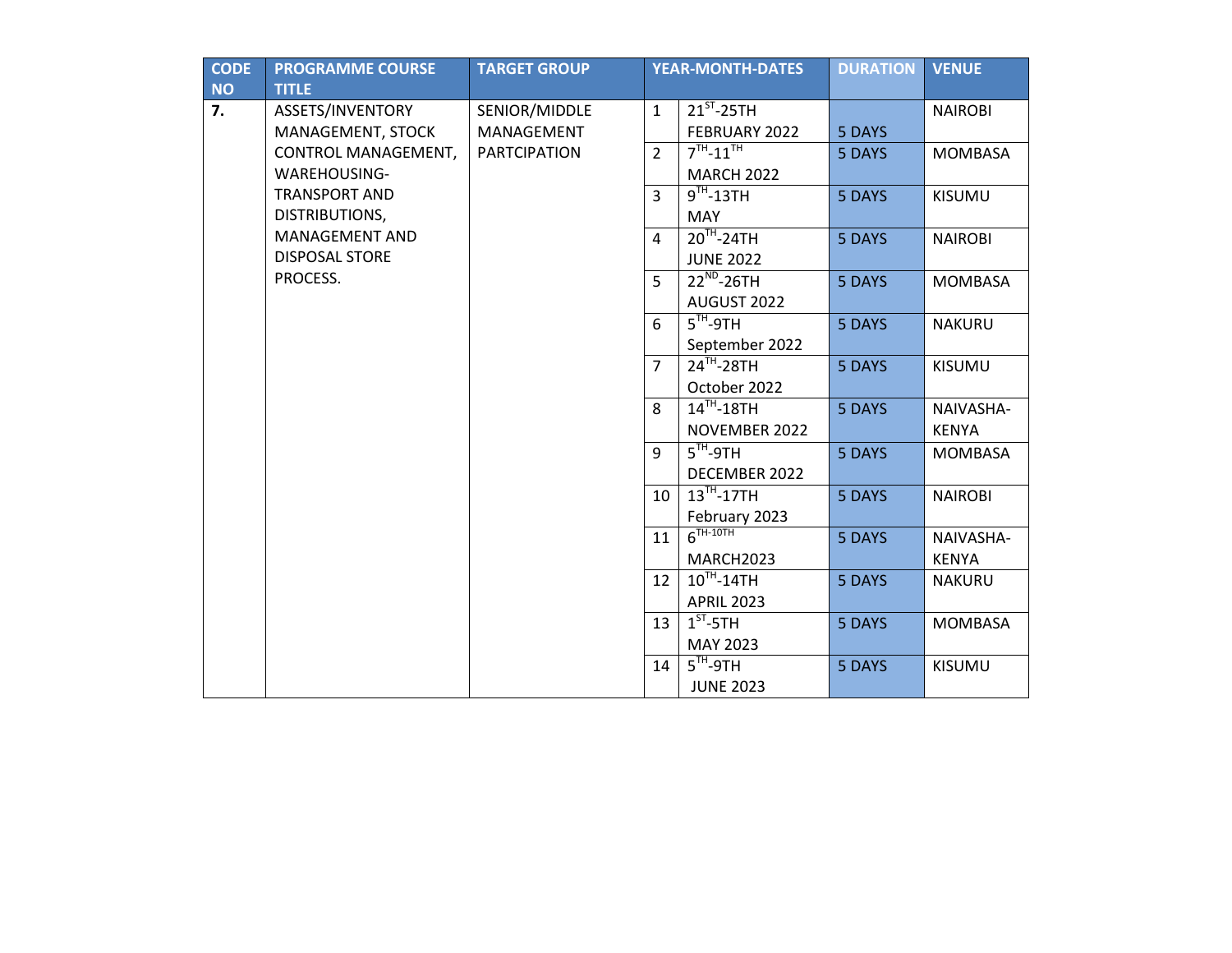| <b>CODE</b> | <b>PROGRAMME COURSE TITLE</b>          | <b>TARGETED GROUP</b> |                  | <b>YEAR-MONTH-DATE</b>          | <b>DURATIO</b> | <b>VENUE</b>    |
|-------------|----------------------------------------|-----------------------|------------------|---------------------------------|----------------|-----------------|
| <b>NO</b>   |                                        |                       |                  |                                 |                |                 |
| 8.          | RECORDS MANAGEMENT AND                 | SENIOR/MIDDLE         | 1.               | $21^{ST} - 25^{TH}$             | 5 DAYS         | <b>NAIROBI</b>  |
|             | INFORMATION TECHNOLOGY- (ALL           | MANAGEMENT            |                  | FEBRUARY 2022                   |                |                 |
|             | TYPES OF RECORDS) INLUDING OFFICE      | <b>LEVEL</b>          | 2.               | $14^{th} - 18^{th}$             | 5 DAYS         | <b>MOMBASA</b>  |
|             | MANAGEMENT.                            | <b>PARTICIPATIONS</b> |                  | <b>March 2022</b>               |                |                 |
|             | (This programme can also be extended   |                       | 3.               | $11^{th} - 14^{th}$             | 5 DAYS         | KISUMU          |
|             |                                        |                       |                  | April 2022                      |                |                 |
|             | for two weeks if requested. Provided a |                       | $\overline{4}$ . | $2nd - 6th$                     | 5 DAYS         | NAKURU - KENYA  |
|             | quorum of 3 participants is realized)  |                       |                  | May 2022                        |                |                 |
|             |                                        |                       | 5.               | $22^{nd} - 26^{th}$             | 5 DAYS         | <b>MOMBASA</b>  |
|             |                                        |                       |                  | August 2022                     |                |                 |
|             |                                        |                       | 6.               | $19^{th} - 23^{rd}$             | 5 DAYS         | NAIVASHA-KENYA  |
|             |                                        |                       |                  | September 2022                  |                |                 |
|             |                                        |                       | 7.               | $3^{\text{rd}} - 7^{\text{th}}$ | 5 DAYS         | <b>NAIROBI</b>  |
|             |                                        |                       |                  | October 2022                    |                |                 |
|             |                                        |                       | 8.               | $21^{st} - 25^{th}$             | 5 DAYS         | <b>MOMBASA</b>  |
|             |                                        |                       |                  | November 2022                   |                |                 |
|             |                                        |                       | 9.               | $6^{th} - 19^{th}$              | 5 DAYS         | <b>KISUMU</b>   |
|             |                                        |                       |                  | December 2022                   |                |                 |
|             |                                        |                       | 10.              | $6^{TH} - 10^{TH}$              | 5 DAYS         | <b>NAIROBI</b>  |
|             |                                        |                       |                  | February 2023                   |                |                 |
|             |                                        |                       | 11.              | $6^{TH} - 10^{TH}$              | 5 DAYS         | <b>MOMBASA</b>  |
|             |                                        |                       |                  | <b>MARCH 2023</b>               |                |                 |
|             |                                        |                       | 12.              | $3^{\text{rd}} - 7^{\text{th}}$ | 5 DAYS         | <b>NAIROBI</b>  |
|             |                                        |                       |                  | April 2023                      |                |                 |
|             |                                        |                       | 13               | $1st - 5th$                     | 5 days         | <b>NAIVASHA</b> |
|             |                                        |                       |                  | May 2023                        |                |                 |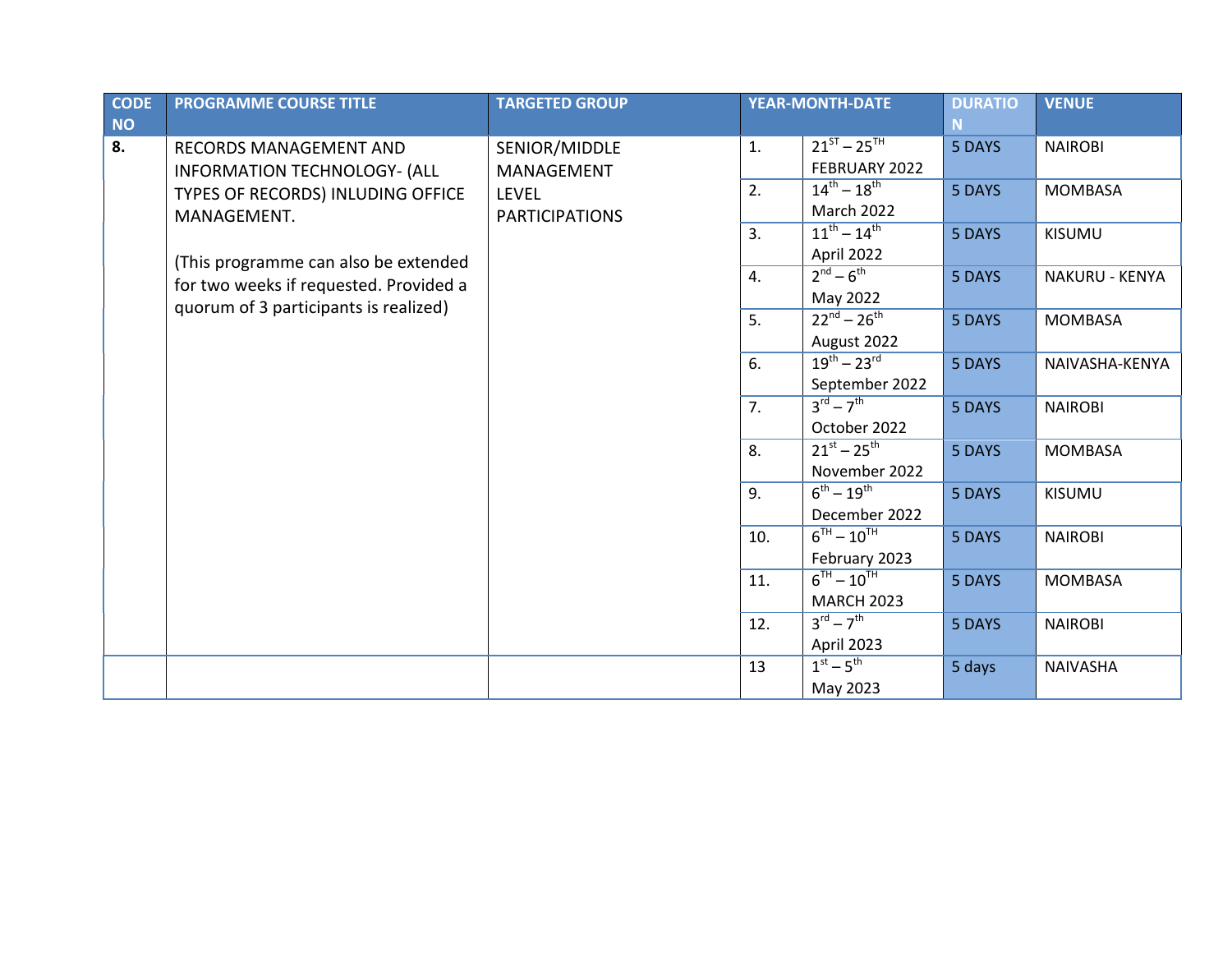| <b>CODE</b> | <b>PROGRAMME COURSE</b>    | <b>TARGETED GROUP</b> |                | <b>YEAR-MONTH-DATE</b>                       | <b>DURATION</b> | <b>VENUE</b>    |
|-------------|----------------------------|-----------------------|----------------|----------------------------------------------|-----------------|-----------------|
| <b>NO</b>   | <b>TITLE</b>               |                       |                |                                              |                 |                 |
| 9.          | <b>SUPERVISORY</b>         | SENIOR / MIDDLE       | 1.             | $7^{TH} - 11^{TH}$                           | 5 DAYS          | <b>MOMBASA</b>  |
|             | MANAGEMENT                 | MANAGEMENT            |                | FEBRUARY 2022                                |                 |                 |
|             | PROGRAMME FOR              | LEVEL                 | 2.             | $14^{TH} - 18^{TH}$                          | 5 DAYS          | <b>KISUMU</b>   |
|             | <b>SUPERVISORS AND</b>     | <b>PARTICIPATION</b>  |                | <b>MARCH 2022</b>                            |                 |                 |
|             | <b>ADMINISTRATORS PLUS</b> |                       | 3.             | $2^{ND} - 6^{TH}$                            | 5 DAYS          | <b>NAIROBI</b>  |
|             | HEAD OF DEPARTMENTAL       |                       |                | <b>MAY 2022</b>                              |                 |                 |
|             | <b>UNITS</b>               |                       | 4.             | $20^{TH} - 24^{TH}$                          | 5 DAYS          | <b>NAKURU</b>   |
|             |                            |                       |                | <b>JUNE 2022</b>                             |                 |                 |
|             |                            |                       | 5.             | $22^{ND} - 26^{TH}$                          | 5 DAYS          | <b>NAIVASHA</b> |
|             |                            |                       |                | OCTOBER 2022                                 |                 |                 |
|             |                            |                       | 6.             | $5^{TH} - 9^{TH}$                            | 5 DAYS          | <b>MOMBASA</b>  |
|             |                            |                       |                | <b>SEPTEMBER</b>                             |                 |                 |
|             |                            |                       | 7.             | $24^{TH} - 28^{TH}$                          | 5 DAYS          | <b>NAIROBI</b>  |
|             |                            |                       |                | OCTOBER 2022                                 |                 |                 |
|             |                            |                       | 8.             | $14^{TH} - 18^{TH}$                          | 5 DAYS          | <b>KISUMU</b>   |
|             |                            |                       |                | NOVEMBER 2022                                |                 |                 |
|             |                            |                       | 9 <sub>1</sub> | $5^{TH} - 9^{TH}$                            | 5 DAYS          | <b>MOMBASA</b>  |
|             |                            |                       |                | DECEMBER 2022                                |                 |                 |
|             |                            |                       |                | $10\sqrt{6^{TH} - 10^{TH}}$                  | 5 DAYS          | <b>NAIROBI</b>  |
|             |                            |                       |                | FEBRUARY 2023                                |                 |                 |
|             |                            |                       |                | $11 \overline{\smash{)}\ 13^{TH} - 17^{TH}}$ | 5 DAYS          | <b>MOMBASA</b>  |
|             |                            |                       |                | <b>MARCH 2023</b>                            |                 |                 |
|             |                            |                       |                | $12\overline{)15^{TH}-19^{TH}}$              | 5 DAYS          | <b>NAIROBI</b>  |
|             |                            |                       |                | MAY 2023                                     |                 |                 |
|             |                            |                       |                | $13 \overline{)19^{TH} - 23^{RD}}$           | 5 DAYS          | <b>NAIVASHA</b> |
|             |                            |                       |                | <b>JUNE 2023</b>                             |                 |                 |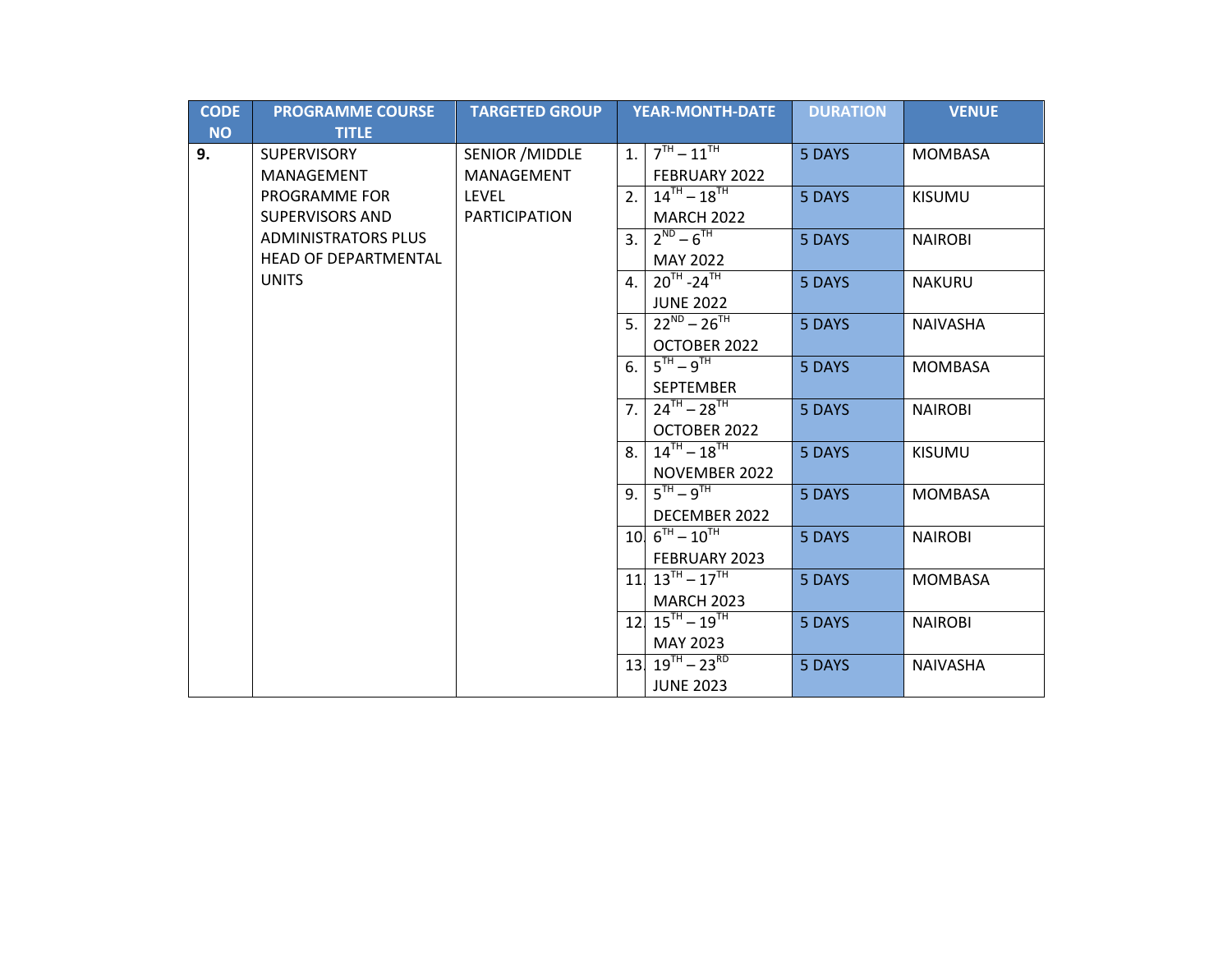| <b>CODE</b> | <b>PROGRAMME COURSE</b>  | <b>TARGETED GROUP</b> |                | <b>YEAR-MONTH-DATE</b> | <b>DURATION</b> | <b>VENUE</b>    |
|-------------|--------------------------|-----------------------|----------------|------------------------|-----------------|-----------------|
| <b>NO</b>   | <b>TITLE</b>             |                       |                |                        |                 |                 |
| 10.         | <b>CUSTOMER</b>          | SENIOR/MIDDLE         | 1.             | $7TH - 11TH$           | 5 DAYS          | <b>NAIROBI</b>  |
|             | CARE/SERVICE- PUBLIC     | MANAGEMENT            |                | <b>FEB 2022</b>        |                 |                 |
|             | RELATIONS-HUMAN          | <b>LEVEL</b>          | 2.             | $14^{TH} - 18^{TH}$    | 5 DAYS          | <b>MOMBASA</b>  |
|             | <b>RELATIONS AND THE</b> | <b>PARTICIPATION</b>  |                | <b>MARCH 2022</b>      |                 |                 |
|             | <b>INTER PERSONAL</b>    |                       | 3.             | $2^{ND} - 6^{TH}$      | 5 DAYS          | <b>KISUMU</b>   |
|             | <b>RELATIONS</b>         |                       |                | <b>MAY 2022</b>        |                 |                 |
|             | MANAGEMENT               |                       | $\mathbf{4}$ . | $22^{ND} - 26^{TH}$    | 5 DAYS          | <b>NAIROBI</b>  |
|             | PROGRAMMES               |                       |                | AUGUST 2022            |                 |                 |
|             |                          |                       | 5.             | $5TH - 9TH$            | 5 DAYS          | <b>KISUMU</b>   |
|             |                          |                       |                | SEPTEMBER 2022         |                 |                 |
|             |                          |                       | 6.             | $3^{RD} - 7^{TH}$      | 5 DAYS          | <b>NAIVASHA</b> |
|             |                          |                       |                | OCTOBER 2022           |                 |                 |
|             |                          |                       | 7.             | $21^{ST} - 25^{TH}$    | 5 DAYS          | <b>NAKURU</b>   |
|             |                          |                       |                | NOVEMBER 2022          |                 |                 |
|             |                          |                       | 8.             | $19^{TH} - 23^{RD}$    | 5 DAYS          | <b>MOMBASA</b>  |
|             |                          |                       |                | DECEMBER 2022          |                 |                 |
|             |                          |                       | 9.             | $6^{TH} - 10^{TH}$     | 5 DAYS          | <b>NAIROBI</b>  |
|             |                          |                       |                | FEBRUARY 2023          |                 |                 |
|             |                          |                       | 10.            | $13^{TH} - 17^{TH}$    | 5 DAYS          | <b>MOMBASA</b>  |
|             |                          |                       |                | <b>MARCH 2023</b>      |                 |                 |
|             |                          |                       | 11.            | $10^{TH} - 14^{TH}$    | 5 DAYS          | <b>NAIROBI</b>  |
|             |                          |                       |                | <b>APRIL 2023</b>      |                 |                 |
|             |                          |                       | 12.            | $1^{ST} - 5^{TH}$      | 5 DAYS          | <b>KISUMU</b>   |
|             |                          |                       |                | MAY 2023               |                 |                 |
|             |                          |                       | 13.            | $26^{TH} - 30^{TH}$    | 5 DAYS          | <b>NAIVASHA</b> |
|             |                          |                       |                | <b>JUNE 2023</b>       |                 |                 |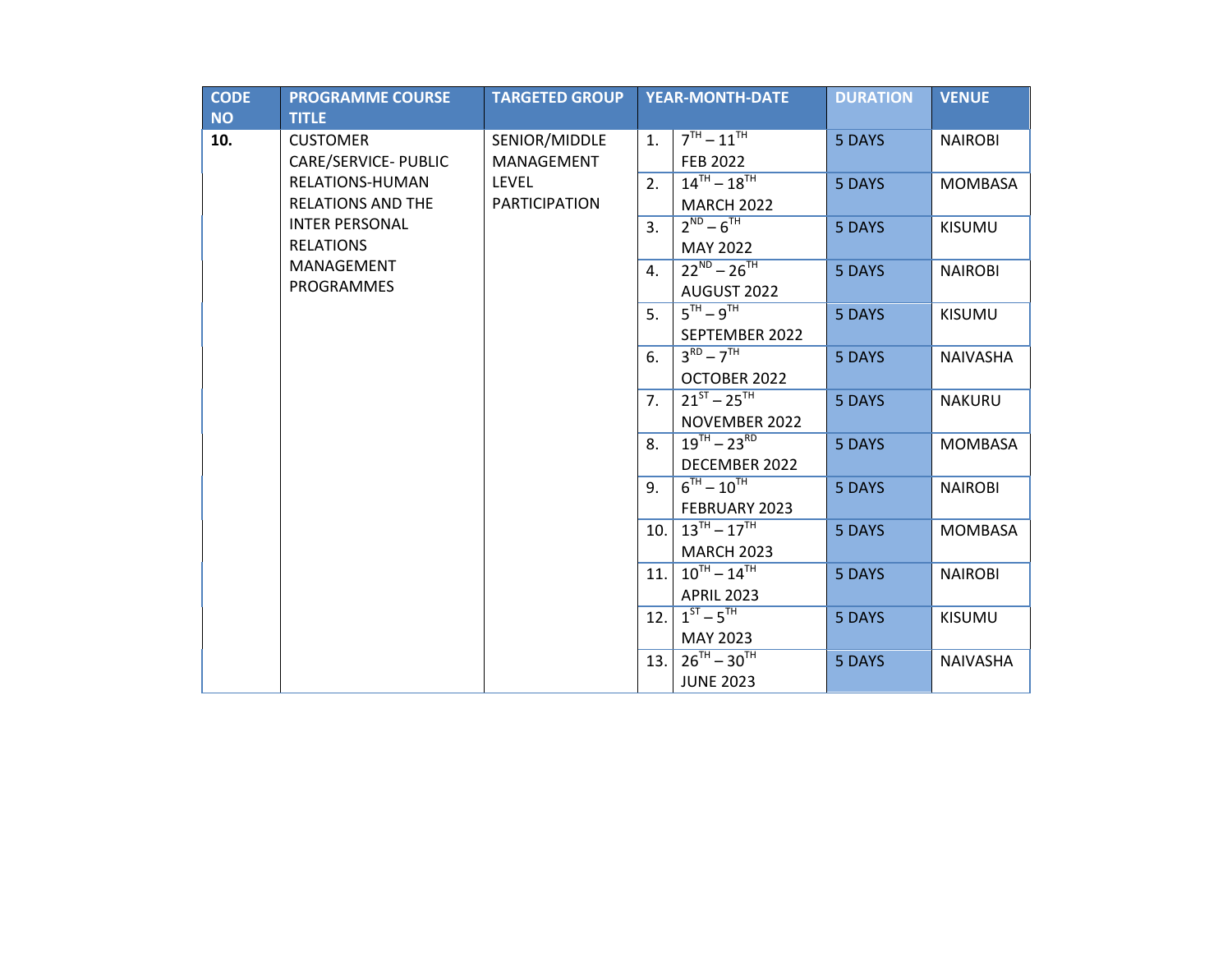| <b>CODE</b> | <b>PROGRAMME COURSE TITLE</b> | <b>TARGETED GROUP</b> | <b>YEAR-MONTH-DATE</b> |                   | <b>DURATION</b> | <b>VENUE</b>   |
|-------------|-------------------------------|-----------------------|------------------------|-------------------|-----------------|----------------|
| <b>NO</b>   |                               |                       |                        |                   |                 |                |
| 11.         | FANANCIAL RISKS/DEBT          | SENIOR/MIDDLE         | 1.                     | $7TH - 11TH$      | 5 DAYS          | NAIVASHA       |
|             | MANAGEMENT AND CREDIT         | MANAGEMENT            |                        | <b>FEB 2022</b>   |                 |                |
|             | <b>CONTROL PROGRAMME</b>      |                       | 2.                     | $7TH - 11TH$      | 5 DAYS          | <b>MOMBASA</b> |
|             |                               |                       |                        | <b>MARCH 2022</b> |                 |                |
|             |                               |                       | 3.                     | 25TH-29TH         | 5 DAYS          | <b>NAIROBI</b> |
|             |                               |                       |                        | <b>APRIL 2022</b> |                 |                |
|             |                               |                       | 4.                     | $2ND - 6TH$       | 5 DAYS          | <b>KISUMU</b>  |
|             |                               |                       |                        | MAY 2022          |                 |                |
|             |                               |                       | 5.                     | $6TH - 10TH$      | 5 DAYS          | <b>NAKURU</b>  |
|             |                               |                       |                        | <b>JUNE 2022</b>  |                 |                |
|             |                               |                       | 6.                     | $22ND - 26TH$     | 5 DAYS          | <b>NAIROBI</b> |
|             |                               |                       |                        | AUGUST 2022       |                 |                |
|             |                               |                       | 7.                     | $5TH - 9TH$       | 5 DAYS          | <b>MOMBASA</b> |
|             |                               |                       | SEPTEMBER 2022         |                   |                 |                |
|             |                               | 8.                    | $3RD - 7TH$            | 5 DAYS            | NAIVASHA        |                |
|             |                               |                       |                        | OCTOBER 2022      |                 |                |
|             |                               |                       | 9.                     | $7TH - 11TH$      | 5 DAYS          | <b>NAIROBI</b> |
|             |                               |                       |                        | NOVEMBER 2022     |                 |                |
|             |                               |                       | 10.                    | 19TH - 23RD       | 5 DAYS          | <b>MOMBASA</b> |
|             |                               |                       |                        | DECEMBER 2022     |                 |                |
|             |                               |                       | 11.                    | 13TH-17TH         | 5 DAYS          | <b>NAIROBI</b> |
|             |                               |                       |                        | FEBRUARY 2023     |                 |                |
|             |                               |                       | 12.                    | 13TH-17TH         | 5 DAYS          | <b>MOMBASA</b> |
|             |                               |                       |                        | <b>MARCH 2023</b> |                 |                |
|             |                               |                       | 13.                    | 24TH-28TH         | 5 DAYS          | <b>NAIROBI</b> |
|             |                               |                       |                        | <b>APRIL 2023</b> |                 |                |
|             |                               |                       | 14.                    | $1ST - 5TH$       | 5 DAYS          | <b>KISUMU</b>  |
|             |                               |                       |                        | MAY 2023          |                 |                |
|             |                               |                       | 15.                    | $26TH - 30TH$     | 5 DAYS          | NAIVASHA-      |
|             |                               |                       |                        | <b>JUNE 2023</b>  |                 | <b>KENYA</b>   |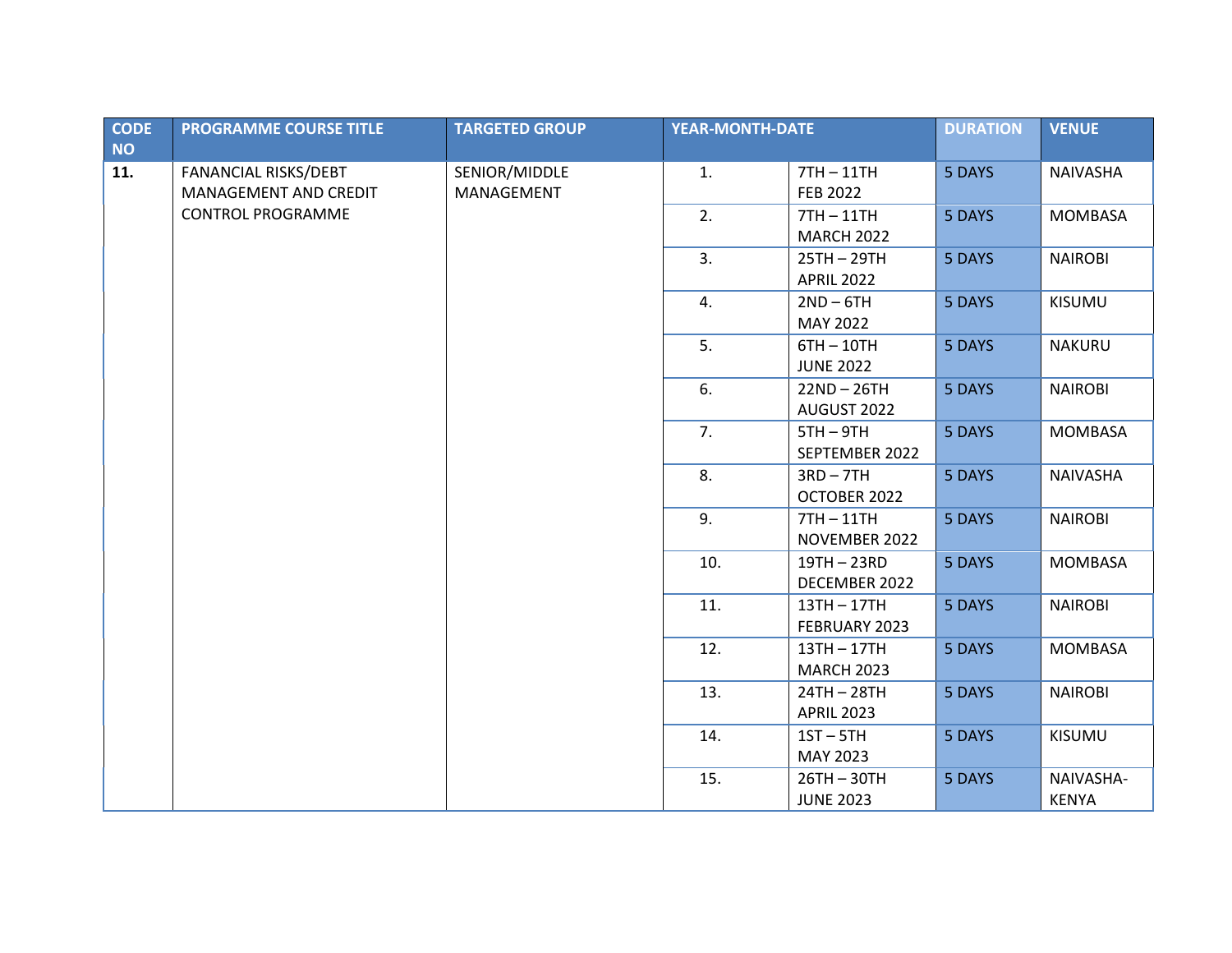| <b>CODE</b> | <b>PROGRAMME COURSE</b>    | <b>TARGETED GROUP</b> |     | <b>YEAR-MONTH-DATE</b>                                 | <b>DURATION</b> | <b>VENUE</b>    |
|-------------|----------------------------|-----------------------|-----|--------------------------------------------------------|-----------------|-----------------|
| <b>NO</b>   | <b>TITLE</b>               |                       |     |                                                        |                 |                 |
| 12.         | PROJECT/CONTRACTOR         | SENIOR/MIDDLE         | 1.  | $7TH - 11TH$                                           | 5 DAYS          | NAIVASHA        |
|             | <b>MANAGEMENT AND</b>      | MANAGEMENT            |     | <b>FEB 2022</b>                                        |                 |                 |
|             | <b>ACTIVITIES BASED</b>    | <b>LEVEL</b>          | 2.  | $7TH - 11TH$                                           | 5 DAYS          | <b>MOMBASA</b>  |
|             | <b>BUDGETING, FINANCE,</b> | <b>PARTICIPATION</b>  |     | <b>MARCH 2022</b>                                      |                 |                 |
|             | PLANNING, MONITORING       |                       | 3.  | $4^{TH} - 8^{TH}$                                      | 5 DAYS          | <b>NAIROBI</b>  |
|             | AND EVALUATION             |                       |     | <b>APRIL 2022</b>                                      |                 |                 |
|             | PROGRAMME                  |                       | 4.  | $23^{RD} - 27^{TH}$                                    | 5 DAYS          | KISUMU          |
|             |                            |                       |     | <b>MAY 2022</b>                                        |                 |                 |
|             |                            |                       | 5.  | $20^{TH} - 24^{TH}$                                    | 5 DAYS          | <b>NAIROBI</b>  |
|             |                            |                       |     | <b>JUNE 2022</b>                                       |                 |                 |
|             |                            |                       | 6.  | $5^{TH} - 9^{TH}$                                      | 5 DAYS          | <b>MOMBASA</b>  |
|             |                            |                       |     | SEPTEMBER                                              |                 |                 |
|             |                            |                       |     | 2022                                                   |                 |                 |
|             |                            |                       | 7.  | $3^{RD} - 7^{TH}$                                      | 5 DAYS          | <b>NAKURU</b>   |
|             |                            |                       |     | OCTOBER 2022                                           |                 |                 |
|             |                            |                       | 8.  | $14^{TH} - 18^{TH}$                                    | 5 DAYS          | <b>NAIVASHA</b> |
|             |                            |                       |     | <b>NOV 2022</b>                                        |                 |                 |
|             |                            |                       | 9.  | $19^{TH} - 23^{RD}$                                    | 5 DAYS          | <b>MOMBASA</b>  |
|             |                            |                       |     | <b>DECEMBER</b>                                        |                 |                 |
|             |                            |                       |     | 2022                                                   |                 |                 |
|             |                            |                       | 10. | $6^{\text{TH}} - 10^{\text{TH}}$                       | 5 DAYS          | <b>NAIVASHA</b> |
|             |                            |                       |     | <b>FEBRUARY</b>                                        |                 |                 |
|             |                            |                       |     | 2023<br>$13^{TH} - 17^{TH}$                            |                 |                 |
|             |                            |                       | 11. |                                                        | 5 DAYS          | <b>MOMBASA</b>  |
|             |                            |                       |     | <b>MARCH 2023</b><br>$3^{RD} - 7^{TH}$                 |                 |                 |
|             |                            |                       | 12. |                                                        | 5 DAYS          | <b>NAIROBI</b>  |
|             |                            |                       | 13. | <b>APRIL 2023</b><br>$15^{\text{TH}} - 19^{\text{TH}}$ | 5 DAYS          |                 |
|             |                            |                       |     |                                                        |                 | <b>KISUMU</b>   |
|             |                            |                       |     | MAY 2023<br>$5TH - 9TH$                                |                 |                 |
|             |                            |                       | 14. |                                                        | 5 DAYS          | <b>NAIROBI</b>  |
|             |                            |                       |     | <b>JUNE 2023</b>                                       |                 |                 |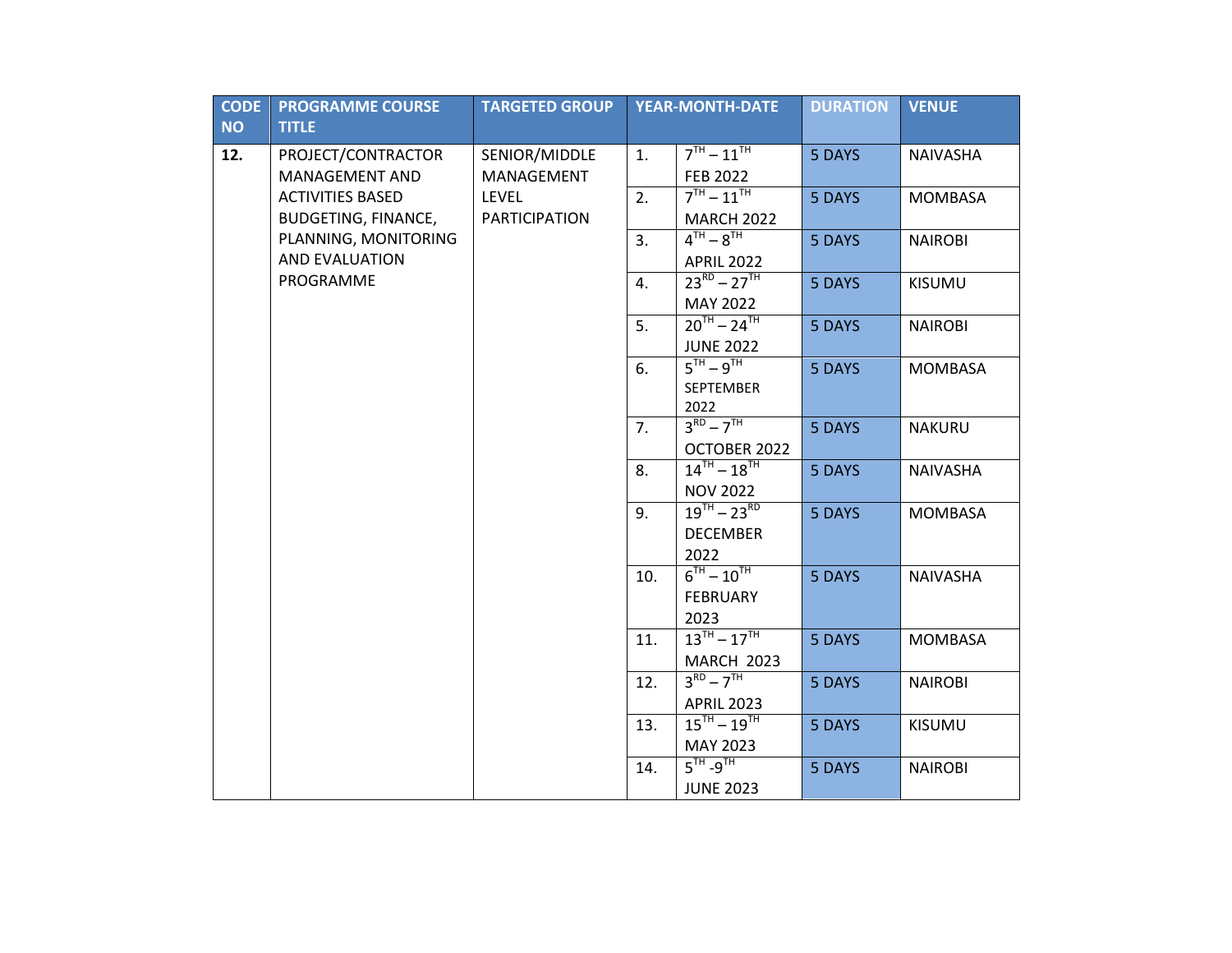| COD<br>E NO | <b>PROGRAMME COURSE TITLE</b>    | <b>TARGETED</b><br><b>GROUP</b> |     | <b>YEAR-MONTH-DATE</b> | <b>DURATION</b> | <b>VENUE</b>    |
|-------------|----------------------------------|---------------------------------|-----|------------------------|-----------------|-----------------|
| 13.         | DEFENSIVE DRIVING, PREVENTIVE    | <b>DRIVERS OF</b>               | 1.  | $21^{ST} - 25^{TH}$    | 5 DAYS          | <b>NAIVASHA</b> |
|             | MAINTENANCE AND ROAD SAFETY      | <b>ALL GRADES</b>               |     | FEB 2022               |                 |                 |
|             | MANAGEMENT SKILLS DEVELOPMENT    |                                 | 2.  | $7TH - 11TH$           | 5 DAYS          | <b>MOMBASA</b>  |
|             | PROGRAMME FOR DRIVERS.           |                                 |     | <b>MARCH 2022</b>      |                 |                 |
|             |                                  |                                 | 3.  | $4^{TH} - 8^{TH}$      | 5 DAYS          | <b>NAIROBI</b>  |
|             | (ATTITUDE AND BEHAVIORAL CHANGE) |                                 |     | <b>APRIL 2022</b>      |                 |                 |
|             |                                  |                                 | 4.  | $23^{RD} - 27^{TH}$    | 5 DAYS          | <b>KISUMU</b>   |
|             |                                  |                                 |     | <b>MAY 2022</b>        |                 |                 |
|             |                                  |                                 | 5.  | $5TH - 9TH$            | 5 DAYS          | <b>MOMBASA</b>  |
|             |                                  |                                 |     | SEPTEMBER 2022         |                 |                 |
|             |                                  |                                 | 6.  | $14^{TH} - 18^{TH}$    | 5 DAYS          | <b>NAIVASHA</b> |
|             |                                  |                                 |     | <b>NOVEMBER</b>        |                 |                 |
|             |                                  |                                 | 7.  | $5TH - 9TH$            | 5 DAYS          | <b>NAIROBI</b>  |
|             |                                  |                                 |     | DECEMBER 2022          |                 |                 |
|             |                                  |                                 | 8.  | $6^{TH} - 10^{TH}$     | 5 DAYS          | <b>NAKURU</b>   |
|             |                                  |                                 |     | FEBRUARY 2023          |                 |                 |
|             |                                  |                                 | 9.  | $13^{TH} - 17^{TH}$    | 5 DAYS          | <b>MOMBASA</b>  |
|             |                                  |                                 |     | <b>MARCH 2023</b>      |                 |                 |
|             |                                  |                                 | 10. | $10^{TH} - 14^{TH}$    | 5 DAYS          | <b>NAIROBI</b>  |
|             |                                  |                                 |     | <b>APRIL 2023</b>      |                 |                 |
|             |                                  |                                 | 11. | $1ST - 5TH$            | 5 DAYS          | <b>KISUMU</b>   |
|             |                                  |                                 |     | <b>JUNE 2023</b>       |                 |                 |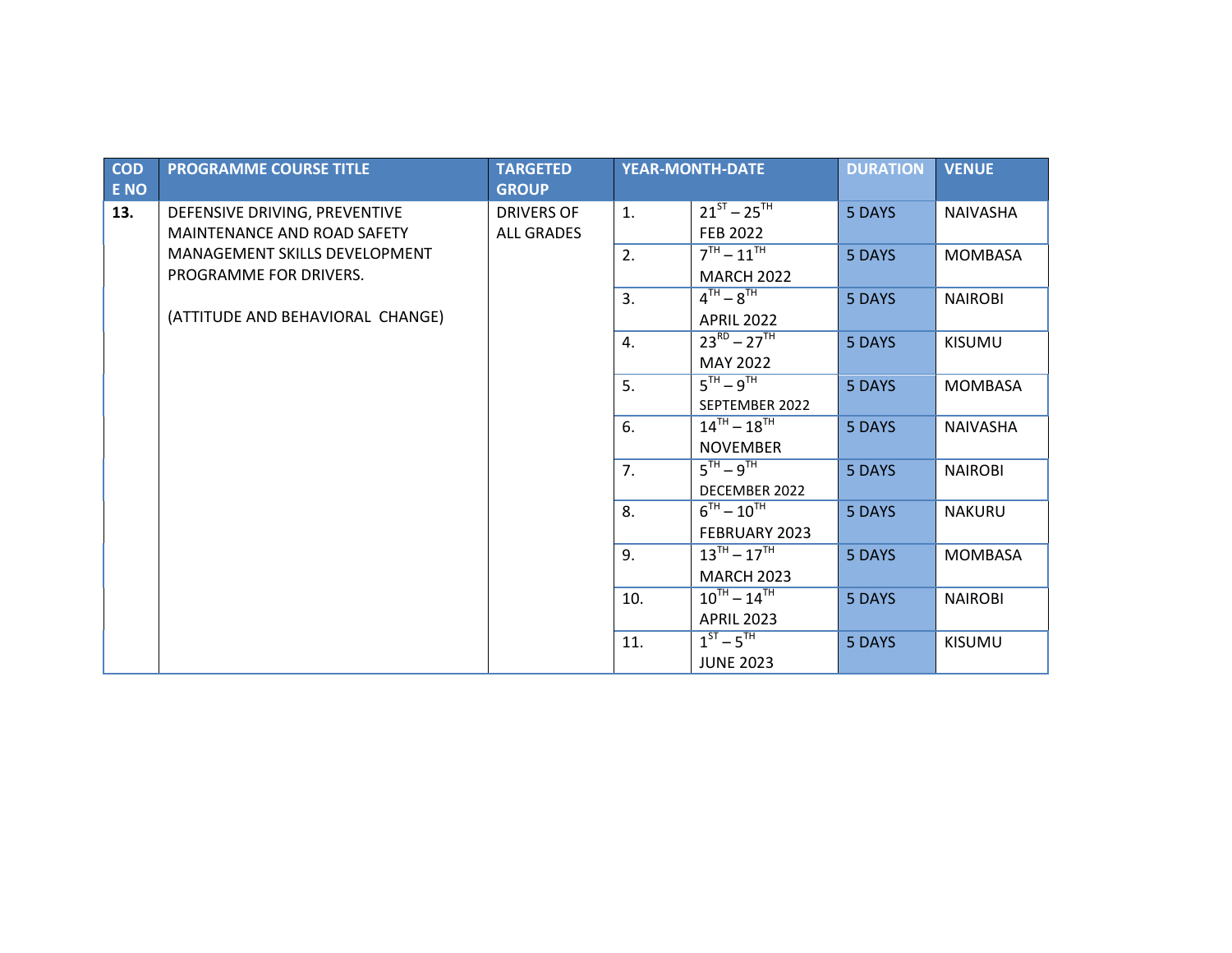| <b>CODE</b> | <b>PROGRAMME COURSE</b>     | <b>TARGETED</b>      |     | <b>YEAR-MONTH-DATE</b> | <b>DURATION</b> | <b>VENUE</b>    |
|-------------|-----------------------------|----------------------|-----|------------------------|-----------------|-----------------|
| <b>NO</b>   | <b>TITLE</b>                | <b>GROUP</b>         |     |                        |                 |                 |
| 14.         | <b>FLEET AND TRANSPORT</b>  | SENIOR/MIDDLE        | 14. | $7TH - 11TH$           | 5 DAYS          | <b>NAIVASHA</b> |
|             | <b>MANAGEMENT FOR FLEET</b> | MANAGEMENT           |     | <b>FEB 2022</b>        |                 |                 |
|             | <b>AND TRANSPORT</b>        | LEVEL                | 15. | $21^{ST} - 25^{TH}$    | 5 DAYS          | <b>MOMBASA</b>  |
|             | <b>MANAGEMENT OFFICERS</b>  | <b>PARTICIPATION</b> |     | <b>MARCH 2022</b>      |                 |                 |
|             | INCLUDING CONTROL OF        |                      | 16. | $25^{TH} - 29^{TH}$    | 5 DAYS          | <b>NAIROBI</b>  |
|             | <b>LOGISTICS FORWARDING</b> |                      |     | <b>APRIL 2022</b>      |                 |                 |
|             |                             |                      | 17. | $2^{ND} - 6^{TH}$      | 5 DAYS          | <b>KISUMU</b>   |
|             |                             |                      |     | <b>MAY 2022</b>        |                 |                 |
|             |                             |                      | 18. | $5TH - 9TH$            | 5 DAYS          | <b>MOMBASA</b>  |
|             |                             |                      |     | SEPTEMBER 2022         |                 |                 |
|             |                             |                      | 19. | $3^{RD} - 7^{TH}$      | 5 DAYS          | <b>KISUMU</b>   |
|             |                             |                      |     | OCTOBER 2022           |                 |                 |
|             |                             |                      | 20. | $7^{TH} - 11^{TH}$     | 5 DAYS          | NAIVASHA-       |
|             |                             |                      |     | <b>NOVEMBER</b>        |                 | <b>KENYA</b>    |
|             |                             |                      | 21. | $20^{TH} - 24^{TH}$    | 5 DAYS          | <b>NAIROBI</b>  |
|             |                             |                      |     | FEBRUARY 2023          |                 |                 |
|             |                             |                      | 22. | $20^{TH} - 24^{TH}$    | 5 DAYS          | <b>MOMBASA</b>  |
|             |                             |                      |     | <b>MARCH 2023</b>      |                 |                 |
|             |                             |                      | 23. | $1^{57} - 5^{7H}$      | 5 DAYS          | <b>NAKURU</b>   |
|             |                             |                      |     | <b>MAY 2023</b>        |                 |                 |
|             |                             |                      | 24. | $6TH - 9TH$            | 5 DAYS          | <b>KISUMU</b>   |
|             |                             |                      |     | <b>JUNE 2023</b>       |                 |                 |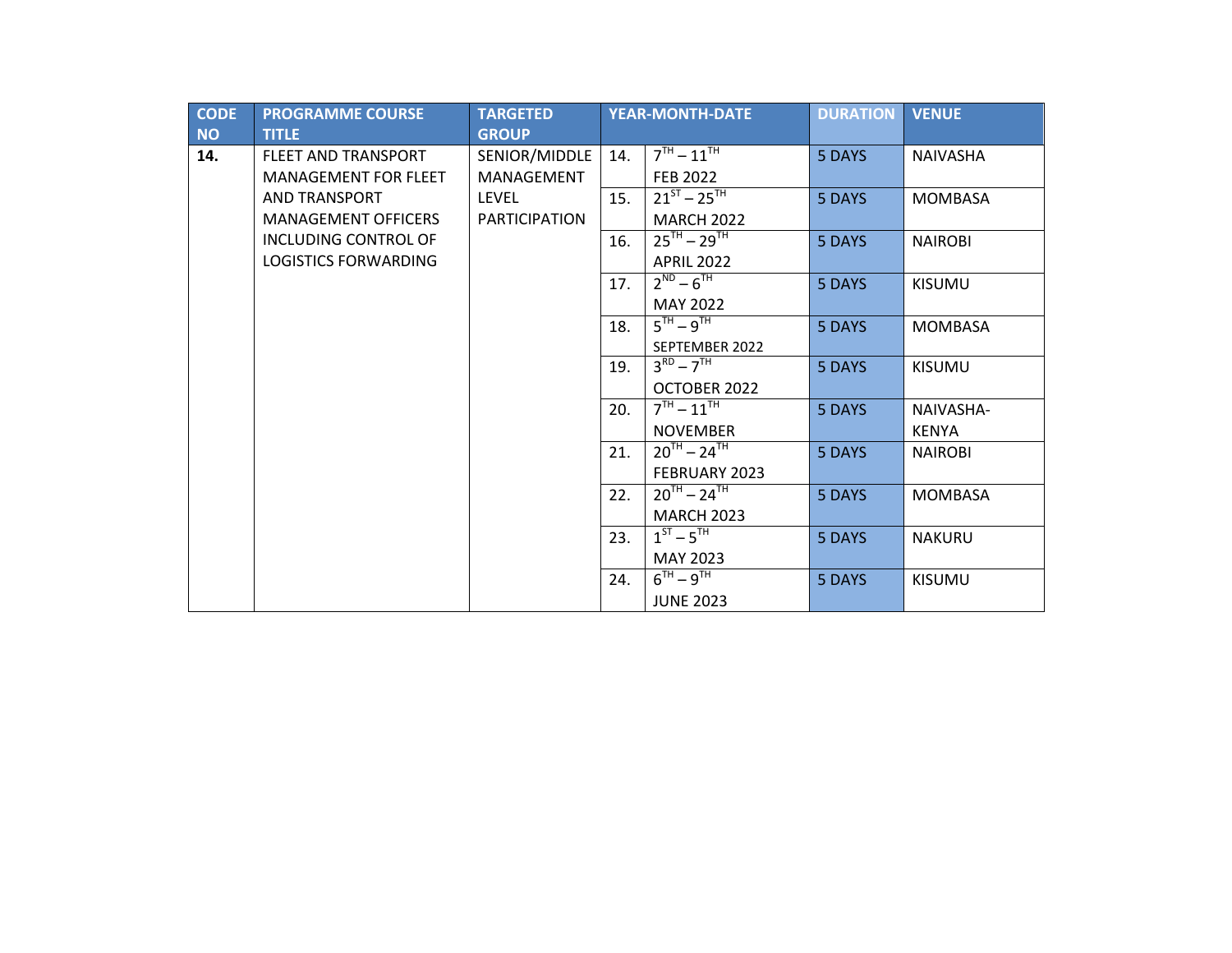| <b>CODE</b> | <b>PROGRAMME COURSE</b>      | <b>TARGETED GROUP</b> |     | <b>YEAR-MONTH-DATE</b>            | <b>DURATION</b> | <b>VENUE</b>    |
|-------------|------------------------------|-----------------------|-----|-----------------------------------|-----------------|-----------------|
| <b>NO</b>   | <b>TITLE</b>                 |                       |     |                                   |                 |                 |
| 15          | <b>TRAINING FOR RETIREES</b> | ALL CATEGORIES OF     | 1.  | $16^{TH} - 18^{TH}$               | 3 DAYS          | <b>NAIROBI</b>  |
|             | - (PREPARATION FOR           | THE STAFF             |     | FEBRUARY 2022                     |                 |                 |
|             | <b>EARLY RETIREMENT) AND</b> |                       | 2.  | $8^{TH} - 10^{TH}$                | 3 DAYS          | <b>MOMBASA</b>  |
|             | <b>FINCIAL MANAGEMENT</b>    |                       |     | <b>MARCH 2022</b>                 |                 |                 |
|             | <b>AFTER RETIREMENT</b>      |                       | 3.  | $18^{\text{TH}} - 20^{\text{TH}}$ | 3 DAYS          | <b>NAIROBI</b>  |
|             | PLUS FAMILY CONFLICT         |                       |     | <b>APRIL 2022</b>                 |                 |                 |
|             |                              |                       | 4.  | $23^{RD} - 25^{TH}$               | 3 DAYS          | <b>KISUMU</b>   |
|             | <b>NOTE: ORGANIZATIONS</b>   |                       |     | <b>MAY 2022</b>                   |                 |                 |
|             | <b>CAN ALSO SET THEIR</b>    |                       | 5.  | $6^{TH} - 8^{TH}$                 | 3 DAYS          | <b>NAIROBI</b>  |
|             | <b>OWN CALENDER DATES</b>    |                       |     | <b>JUNE 2022</b>                  |                 |                 |
|             | AND VENUE FOR THIS           |                       | 6.  | $2^{ND} - 4^{TH}$                 | 3 DAYS          | <b>NAIVASHA</b> |
|             | PROGRAMME                    |                       |     | AUGUST 2022                       |                 |                 |
|             |                              |                       | 7.  | $12^{TH} - 14^{TH}$               | 3 DAYS          | <b>MOMBASA</b>  |
|             |                              |                       |     | SEPTEMBER 2022                    |                 |                 |
|             |                              |                       | 8.  | $18^{TH} - 20^{TH}$               | 3 DAYS          | <b>NAKURU</b>   |
|             |                              |                       |     | OCTOBER 2022                      |                 |                 |
|             |                              |                       | 9.  | $7TH - 8TH$                       | 3 DAYS          | <b>MOMBASA</b>  |
|             |                              |                       |     | NOVEMBER 2022                     |                 |                 |
|             |                              |                       | 10. | $6^{TH} - 8^{TH}$                 | 3 DAYS          | <b>NAIROBI</b>  |
|             |                              |                       |     | FEB 2023                          |                 |                 |
|             |                              |                       | 11. | $14^{TH} - 16^{TH}$               | 3 DAYS          | <b>MOMBASA</b>  |
|             |                              |                       |     | <b>MARCH 2023</b>                 |                 |                 |
|             |                              |                       | 12. | $17^{TH} - 19^{TH}$               | 3 DAYS          | <b>NAIROBI</b>  |
|             |                              |                       |     | <b>APRIL 2023</b>                 |                 |                 |
|             |                              |                       | 13. | $16^{TH} - 18^{TH}$               | 3 DAYS          | <b>KISUMU</b>   |
|             |                              |                       |     | MAY 2023                          |                 |                 |
|             |                              |                       | 14. | $5^{TH} - 7^{TH}$                 | 3 DAYS          | <b>NAIROBI</b>  |
|             |                              |                       |     | <b>JUNE 2023</b>                  |                 |                 |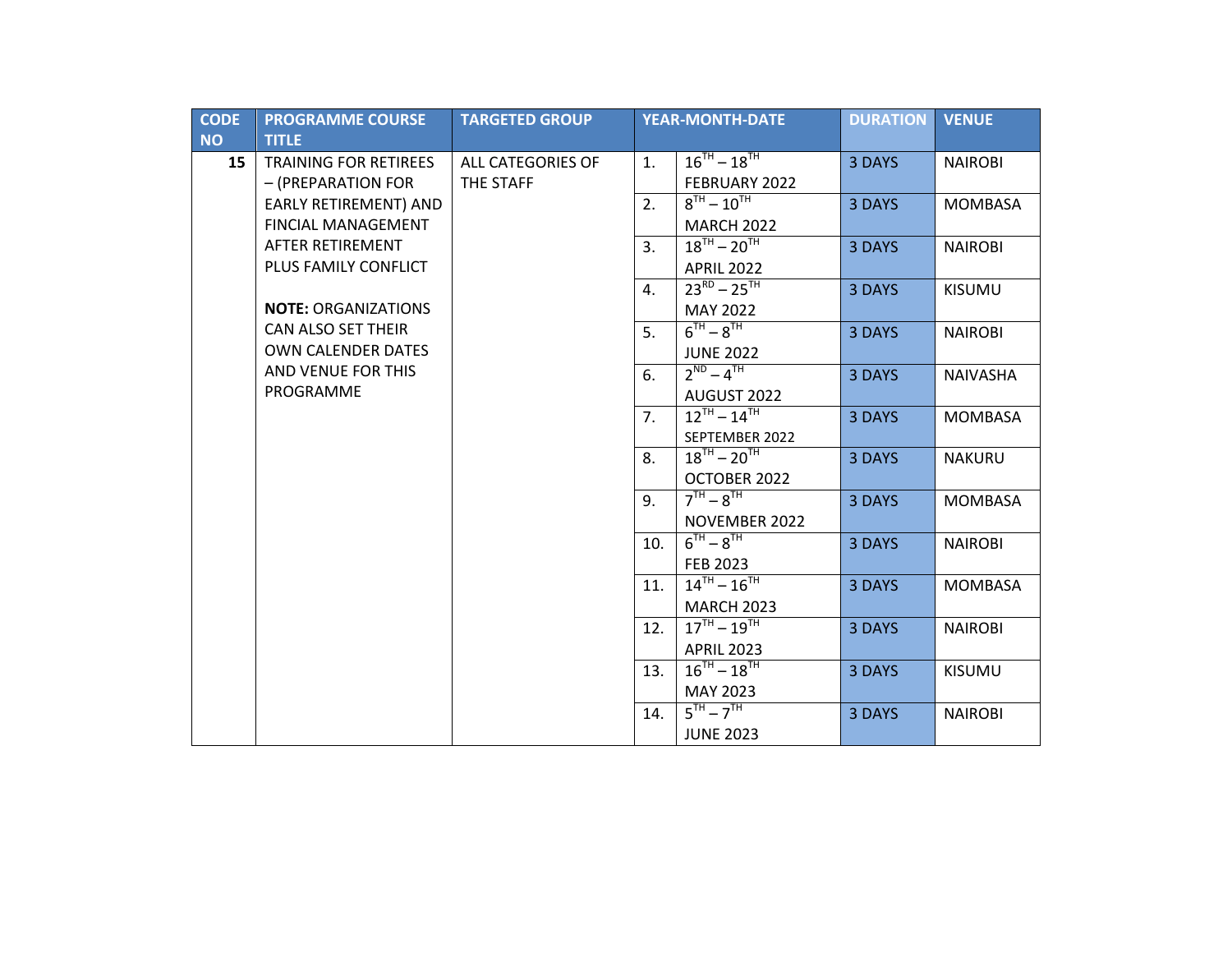| <b>CODE</b>      | <b>PROGRAMME COURSE TITLE</b>  | <b>TARGETED</b>                     |     | <b>YEAR-MONTH-DATE</b> | <b>DURATION</b> | <b>VENUE</b>   |
|------------------|--------------------------------|-------------------------------------|-----|------------------------|-----------------|----------------|
| <b>NO</b><br>16. | ORGANIZATIONAL TEAM BUILDING   | <b>GROUP</b><br><b>ALL STAFF IN</b> | 1.  | $9^{TH} - 11^{TH}$     | 3 DAYS          | SAGANA         |
|                  | AND TEAM ACTIVITIES            | <b>THE</b>                          |     | <b>FEB 2022</b>        |                 | <b>LODGE</b>   |
|                  | <b>INVOLVEMENT</b>             | <b>ORGANIZATION</b>                 | 2.  | $16^{TH} - 18^{TH}$    | 3 DAYS          | <b>MOMBASA</b> |
|                  | <b>FORMING UP A TEAM</b><br>i. |                                     |     | <b>MARCH 2022</b>      |                 |                |
|                  | MAINTAINING THE TEAM<br>ii.    |                                     | 3.  | $11^{TH} - 13^{TH}$    | 3 DAYS          | <b>KISUMU</b>  |
|                  | iii.<br>DEVELOPING THE TEAM    |                                     |     | <b>MAY 2022</b>        |                 |                |
|                  |                                |                                     | 4.  | $7^{TH} - 9^{TH}$      | 3 DAYS          | SAGANA         |
|                  |                                |                                     |     | <b>SEPTEMBER</b>       |                 | <b>LODGE</b>   |
|                  |                                |                                     |     | 2022                   |                 |                |
|                  |                                |                                     | 5.  | $5^{TH} - 7^{TH}$      | 3 DAYS          | NAIVASHA-      |
|                  |                                |                                     |     | <b>OCTOBER</b>         |                 | <b>KENYA</b>   |
|                  |                                |                                     | 6.  | $9^{TH} - 11^{TH}$     | 3 DAYS          | <b>NAKURU-</b> |
|                  |                                |                                     |     | <b>NOVEMBER</b>        |                 | <b>KENYA</b>   |
|                  |                                |                                     | 7.  | $21^{ST} - 23^{RD}$    | 3 DAYS          | <b>MOMBASA</b> |
|                  |                                |                                     |     | <b>DECEMBER</b>        |                 |                |
|                  |                                |                                     | 8.  | $15^{TH} - 17^{TH}$    | 3 DAYS          | SAVANALODGE    |
|                  |                                |                                     |     | FEB 2023               |                 |                |
|                  |                                |                                     | 9.  | $8^{TH} - 10^{TH}$     | 3 DAYS          | <b>MOMBASA</b> |
|                  |                                |                                     |     | <b>MARCH 2023</b>      |                 |                |
|                  |                                |                                     | 10. | $3^{RD} - 5^{TH}$      | 3 DAYS          | <b>KISUMU</b>  |
|                  |                                |                                     |     | MAY 2023               |                 |                |
|                  |                                |                                     | 11. | $28^{TH} - 30^{TH}$    | 3 DAYS          | <b>NAIROBI</b> |
|                  |                                |                                     |     | <b>JUNE 2023</b>       |                 |                |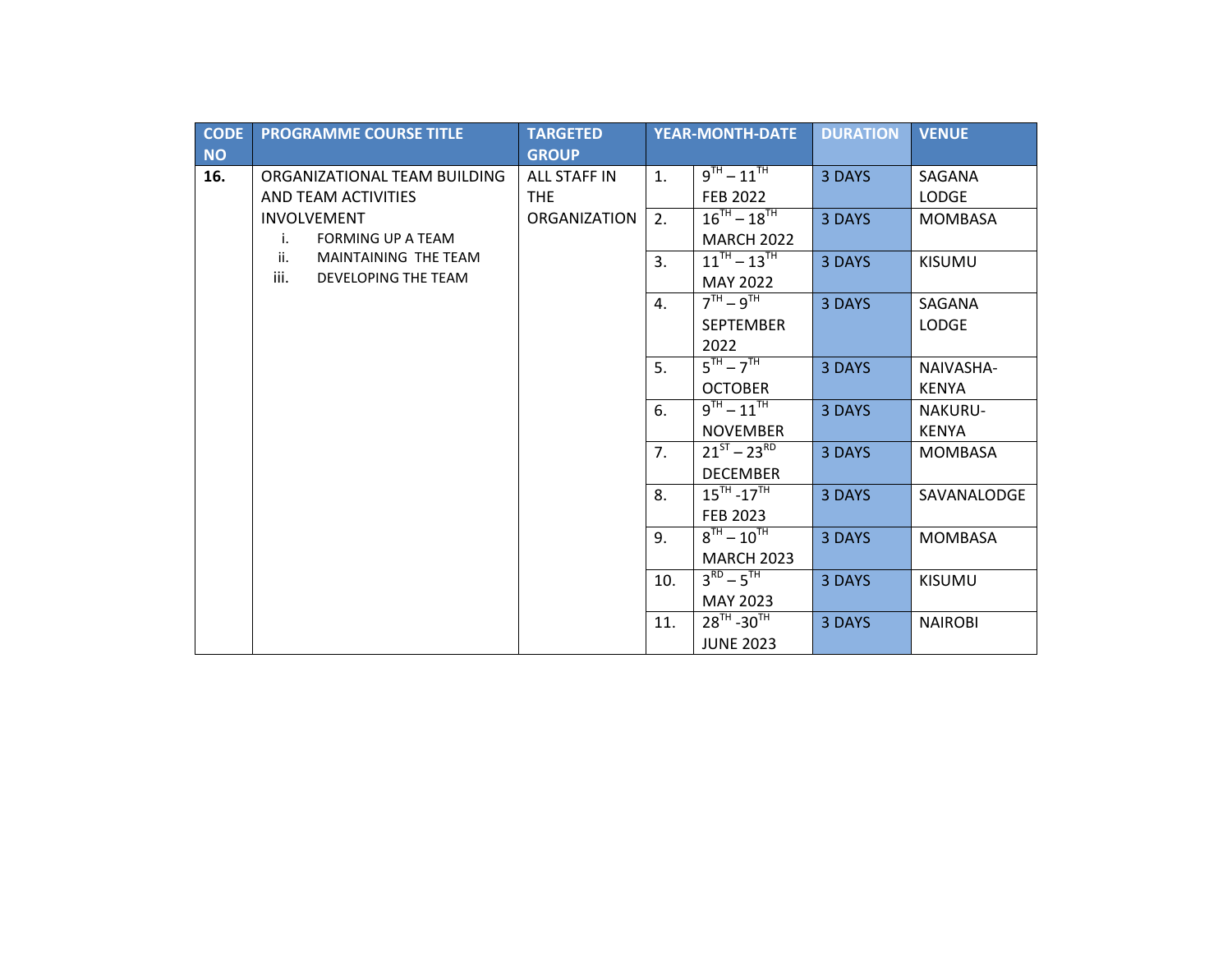| <b>CODE</b> | <b>PROGRAMME COURSE TITLE</b>    | <b>TARGETED GROUP</b> |                | <b>YEAR-MONTH-DATE</b> | <b>DURATION</b> | <b>VENUE</b>     |
|-------------|----------------------------------|-----------------------|----------------|------------------------|-----------------|------------------|
| <b>NO</b>   |                                  |                       |                |                        |                 |                  |
| 17.         | <b>LEADERSHIP MANAGEMENT</b>     | SENIOR/MIDDLE         | $\mathbf{1}$ . | $7^{TH} - 11^{TH}$     | 5 DAYS          | <b>NAIROBI</b>   |
|             | AND GROUP EMPOWERMENT            | MANAGEMENT            |                | <b>FEB 2022</b>        |                 |                  |
|             | INCLUDING CONFLICT               | <b>LEVEL</b>          | 2.             | $14^{TH} - 18^{TH}$    | 5 DAYS          | <b>MOMBASA</b>   |
|             | <b>MANAGEMENT AND</b>            | <b>PARTICIPATION</b>  |                | <b>MARCH</b>           |                 |                  |
|             | <b>RESOLUTION PLUS CORPORATE</b> |                       | 3.             | $2^{ND} - 5^{TH}$      | 5 DAYS          | <b>KISUMU</b>    |
|             | <b>GOVERNANCE AND INTEGRITY.</b> |                       |                | <b>MAY 2022</b>        |                 |                  |
|             |                                  |                       | 4.             | $5^{TH} - 9^{TH}$      | 5 DAYS          | <b>NAKURU -</b>  |
|             |                                  |                       |                | SEPTEMBER 2022         |                 | <b>KENYA</b>     |
|             |                                  |                       | 5.             | $24^{TH} - 28^{TH}$    | 5 DAYS          | <b>NAIROBI</b>   |
|             |                                  |                       |                | OCTOBER 2022           |                 |                  |
|             |                                  |                       | 6.             | $7^{TH} - 11^{TH}$     | 5 DAYS          | <b>NAIVSHA -</b> |
|             |                                  |                       |                | NOVEMER 2022           |                 | <b>KENYA</b>     |
|             |                                  |                       | 7.             | $12^{TH} - 16^{TH}$    | 5 DAYS          | <b>MOMBASA</b>   |
|             |                                  |                       |                | DECEMBER 2022          |                 |                  |
|             |                                  |                       | 8.             | $6^{TH} - 10^{TH}$     | 5 DAYS          | <b>NAIROBI</b>   |
|             |                                  |                       |                | FEBRUARY 2023          |                 |                  |
|             |                                  |                       | 9 <sub>1</sub> | $13^{TH} - 17^{TH}$    | 5 DAYS          | <b>MOMBASA</b>   |
|             |                                  |                       |                | <b>MARCH 2023</b>      |                 |                  |
|             |                                  |                       | 10.            | $15^{TH} - 19^{TH}$    | 5 DAYS          | <b>KISUMU</b>    |
|             |                                  |                       |                | MAY 2023               |                 |                  |
|             |                                  |                       | 11.            | $5TH - 9TH$            | 5 DAYS          | <b>NAIROBI</b>   |
|             |                                  |                       |                | <b>JUNE 2023</b>       |                 |                  |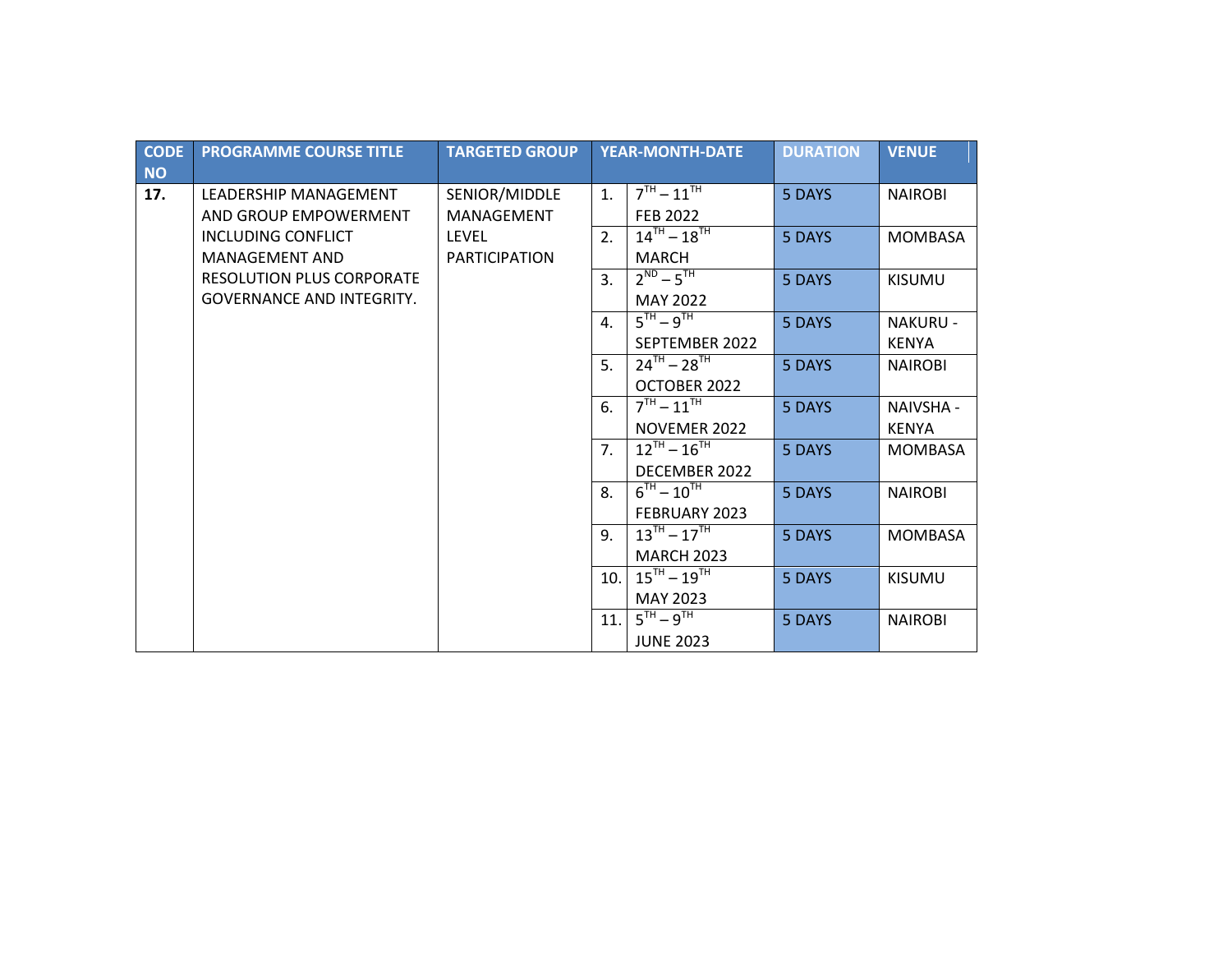| <b>CODE</b><br><b>NO</b> | <b>PROGRAMME COURSE TITLE</b>                                       | <b>TARGETED GROUP</b>    |     | <b>YEAR-MONTH-DATE</b>                  | <b>DURATION</b> | <b>VENUE</b>        |
|--------------------------|---------------------------------------------------------------------|--------------------------|-----|-----------------------------------------|-----------------|---------------------|
| 18.                      | PROFIECIENCY/EFFICIENCY COURSE<br>FOR CLERICAL OFFICERS IN ACCOUNTS | <b>CLERICAL OFFICERS</b> | 1.  | $7^{TH} - 18^{TH}$<br><b>FEB 2022</b>   | 2 WEEKS         | <b>NAIROBI</b>      |
|                          | SUPPLIES, GENERAL OFFICE SERVICES<br>AND PERSONNEL UNITS.           |                          | 2.  | $7TH - 18TH$<br><b>MARCH 2022</b>       | 2 WEEKS         | <b>MOMBASA</b>      |
|                          |                                                                     |                          | 3.  | $9^{TH} - 20^{TH}$<br><b>MAY 2022</b>   | 2 WEEKS         | <b>KISUMU</b>       |
|                          |                                                                     |                          | 4.  | $5^{TH} - 16^{TH}$<br>SEPTEMBER 2022    | 2 WEEKS         | NAKURU-KENYA        |
|                          |                                                                     |                          | 5.  | $3^{RD} - 14^{TH}$<br>OCTOBER 2022      | 2 WEEKS         | NAIVASHA -<br>KENYA |
|                          |                                                                     |                          | 6.  | $7^{TH} - 18^{TH}$<br>NOVEMER 2022      | 2 WEEKS         | <b>MOMBASA</b>      |
|                          |                                                                     |                          | 7.  | $6^{TH} - 17^{TH}$<br>FEBRUARY 2023     | 2 WEEKS         | <b>NAIROBI</b>      |
|                          |                                                                     |                          | 8.  | $6^{TH} - 17^{TH}$<br><b>MARCH 2023</b> | 2 WEEKS         | <b>MOMBASA</b>      |
|                          |                                                                     |                          | 9.  | $3^{RD} - 14^{TH}$<br><b>APRIL 2023</b> | 2 WEEKS         | <b>NAIROBI</b>      |
|                          |                                                                     |                          | 10. | $8^{TH} - 19^{TH}$<br><b>MAY 2023</b>   | 2 WEEKS         | <b>KISUMU</b>       |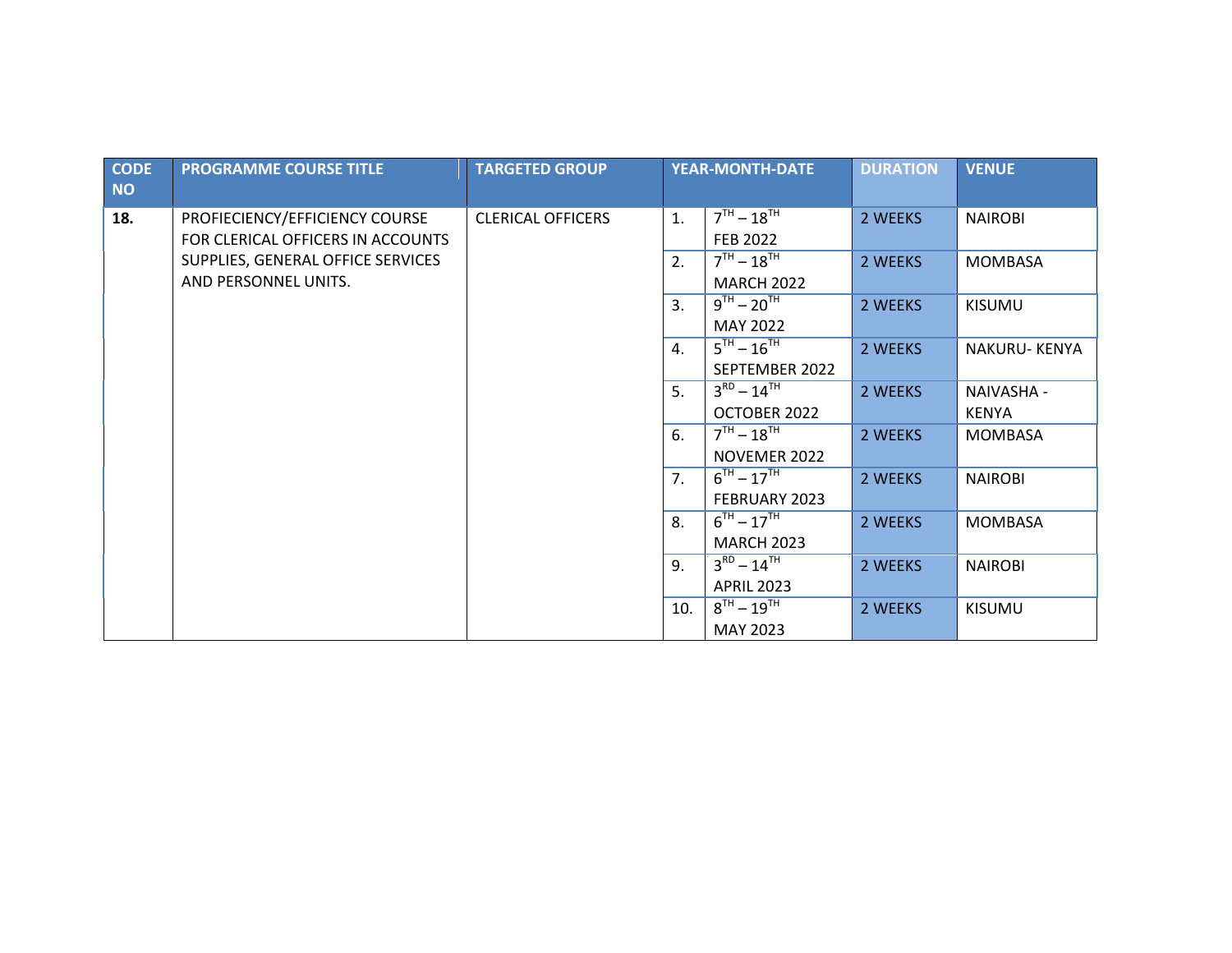| 19. | <b>SALES AND MARKETING</b>  | <b>SENIOR/MIDDLE</b>    | 1.  | $7TH - 18TH$        | 5 DAYS | <b>NAIROBI</b> |
|-----|-----------------------------|-------------------------|-----|---------------------|--------|----------------|
|     | <b>MANAGEMENT PROGRAMME</b> | <b>MANAGEMENT LEVEL</b> |     | <b>FEB 2022</b>     |        |                |
|     | <b>INCLUDING BUSINESS</b>   | <b>PARTICIPATION</b>    | 2.  | $14^{TH} - 18^{TH}$ | 5 DAYS | <b>MOMBASA</b> |
|     | PLANNING.                   |                         |     | <b>MARCH</b>        |        |                |
|     |                             |                         | 3.  | $9^{TH} - 13^{TH}$  | 5 DAYS | <b>KISUMU</b>  |
|     | (LONG/SHORT TERM            |                         |     | <b>MAY 2022</b>     |        |                |
|     | FORECASTING).               |                         | 4.  | $3^{RD} - 9^{TH}$   | 5 DAYS | <b>NAIROBI</b> |
|     |                             |                         |     | <b>SEPTEMBER</b>    |        |                |
|     |                             |                         | 5.  | $10^{TH} - 14^{TH}$ | 5 DAYS | <b>NAKURU</b>  |
|     |                             |                         |     | OCTOBER 2022        |        |                |
|     |                             |                         | 6.  | $14^{TH} - 18^{TH}$ | 5 DAYS | NAIVASHA-      |
|     |                             |                         |     | <b>NOVEMBER</b>     |        | <b>KENYA</b>   |
|     |                             |                         |     | 2022                |        |                |
|     |                             |                         | 7.  | $19^{TH} - 23^{RD}$ | 5 DAYS | <b>MOMBASA</b> |
|     |                             |                         |     | <b>DECEMBER</b>     |        |                |
|     |                             |                         |     | 2022                |        |                |
|     |                             |                         | 8.  | $6^{TH} - 10^{TH}$  | 5 DAYS | <b>NAIROBI</b> |
|     |                             |                         |     | <b>FEB 2023</b>     |        |                |
|     |                             |                         | 9.  | $13^{TH} - 17^{TH}$ | 5 DAYS | <b>MOMBASA</b> |
|     |                             |                         |     | <b>MARCH 2023</b>   |        |                |
|     |                             |                         | 10. | $22^{ND} - 26^{TH}$ | 5 DAYS | <b>KISUMU</b>  |
|     |                             |                         |     | MAY 2023            |        |                |
|     |                             |                         | 11. | $5^{TH} - 9^{TH}$   | 5 DAYS | <b>NAIROBI</b> |
|     |                             |                         |     | <b>JUNE 2023</b>    |        |                |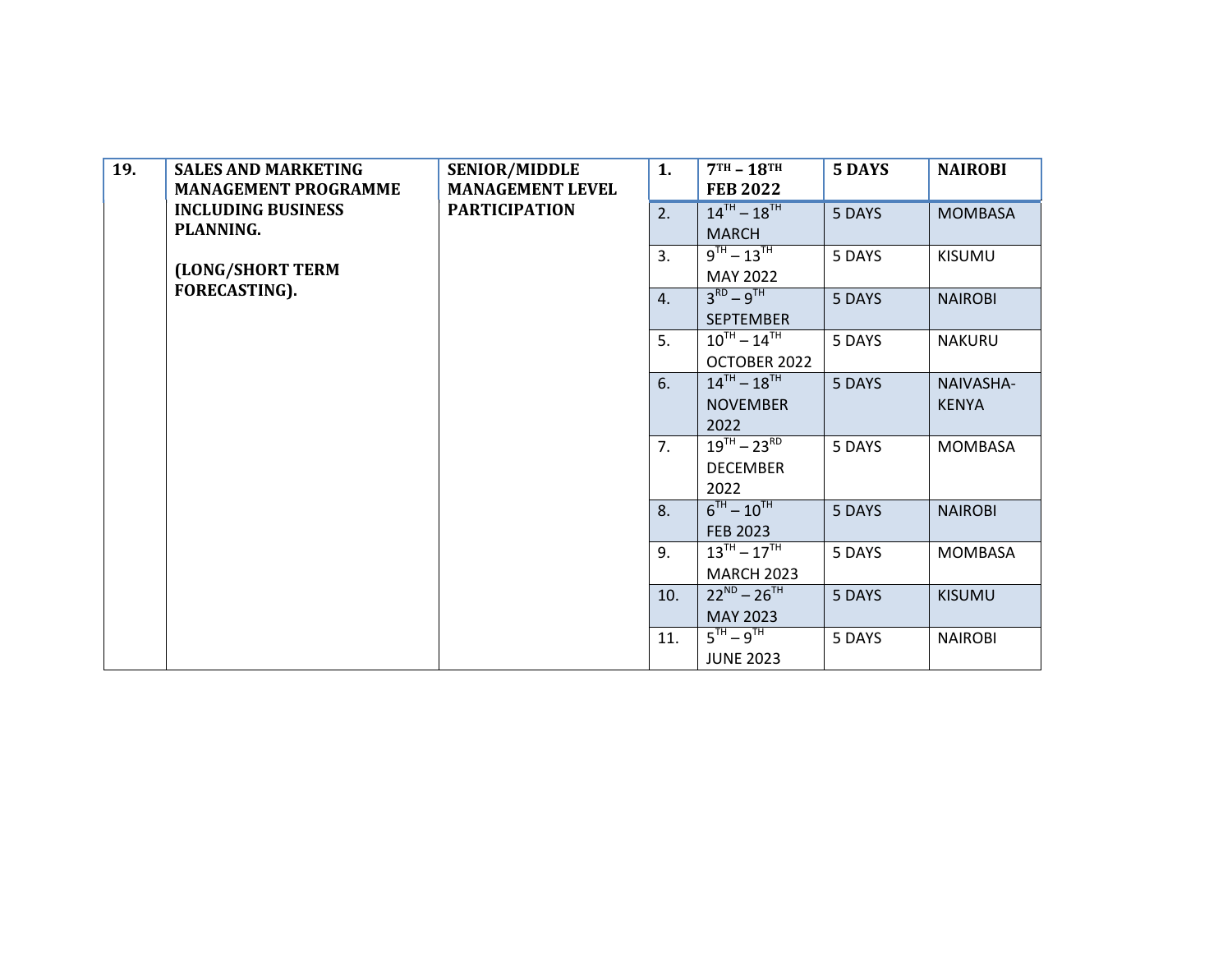| <b>CODE</b><br><b>NO</b> | <b>PROGRAMME COURSE</b><br><b>TITLE</b> | <b>TARGETED</b><br><b>GROUP</b> |                | <b>YEAR-MONTH-DATE</b> | <b>DURATION</b> | <b>VENUE</b>   |
|--------------------------|-----------------------------------------|---------------------------------|----------------|------------------------|-----------------|----------------|
| 20                       | INTERNATIONAL/LOCAL                     | SENIOR/MIDDLE                   | 1.             | $7TH - 11TH$           | 5 DAYS          | <b>MOMBASA</b> |
|                          | TRADE PROCESS.                          | <b>MANAGEMENT</b>               |                | <b>MARCH 2022</b>      |                 |                |
|                          |                                         | <b>LEVEL</b>                    | 2.             | $2^{ND} - 6^{TH}$      | 5 DAYS          | <b>KISUMU</b>  |
|                          | (IMPORT/EXPORT                          | <b>PARTICIPATION</b>            |                | <b>MAY 2022</b>        |                 |                |
|                          | <b>MANAGEMENT AND</b>                   |                                 | 3.             | $12^{TH} - 16^{TH}$    | 5 DAYS          | <b>NAKURU</b>  |
|                          | <b>PROCEDURES PLUS</b>                  |                                 |                | SEPTEMBER 2022         |                 |                |
|                          | <b>CLEARING AND</b>                     |                                 | $\mathbf{4}$ . | $3^{RD} - 7^{TH}$      | 5 DAYS          | <b>NAIROBI</b> |
|                          | FORWARDING PROCESS).                    |                                 |                | OCTOBER 2022           |                 |                |
|                          |                                         |                                 | 5.             | $14^{TH} - 18^{TH}$    | 5 DAYS          | <b>MOMBASA</b> |
|                          |                                         |                                 |                | NOVEMBER 2022          |                 |                |
|                          |                                         |                                 | 6.             | $19^{TH} - 23^{RD}$    | 5 DAYS          | <b>MOMBASA</b> |
|                          |                                         |                                 |                | DECEMBER 2022          |                 |                |
|                          |                                         |                                 | 7 <sub>1</sub> | $6^{TH} - 10^{TH}$     | 5 DAYS          | <b>NAIROBI</b> |
|                          |                                         |                                 |                | FEBRUARY 2023          |                 |                |
|                          |                                         |                                 | 8.             | $6^{TH} - 10^{TH}$     | 5 DAYS          | <b>MOMBASA</b> |
|                          |                                         |                                 |                | <b>MARCH 2023</b>      |                 |                |
|                          |                                         |                                 | 9.             | $15^{TH} - 19^{TH}$    | 5 DAYS          | <b>KISUMU</b>  |
|                          |                                         |                                 |                | MAY 2023               |                 |                |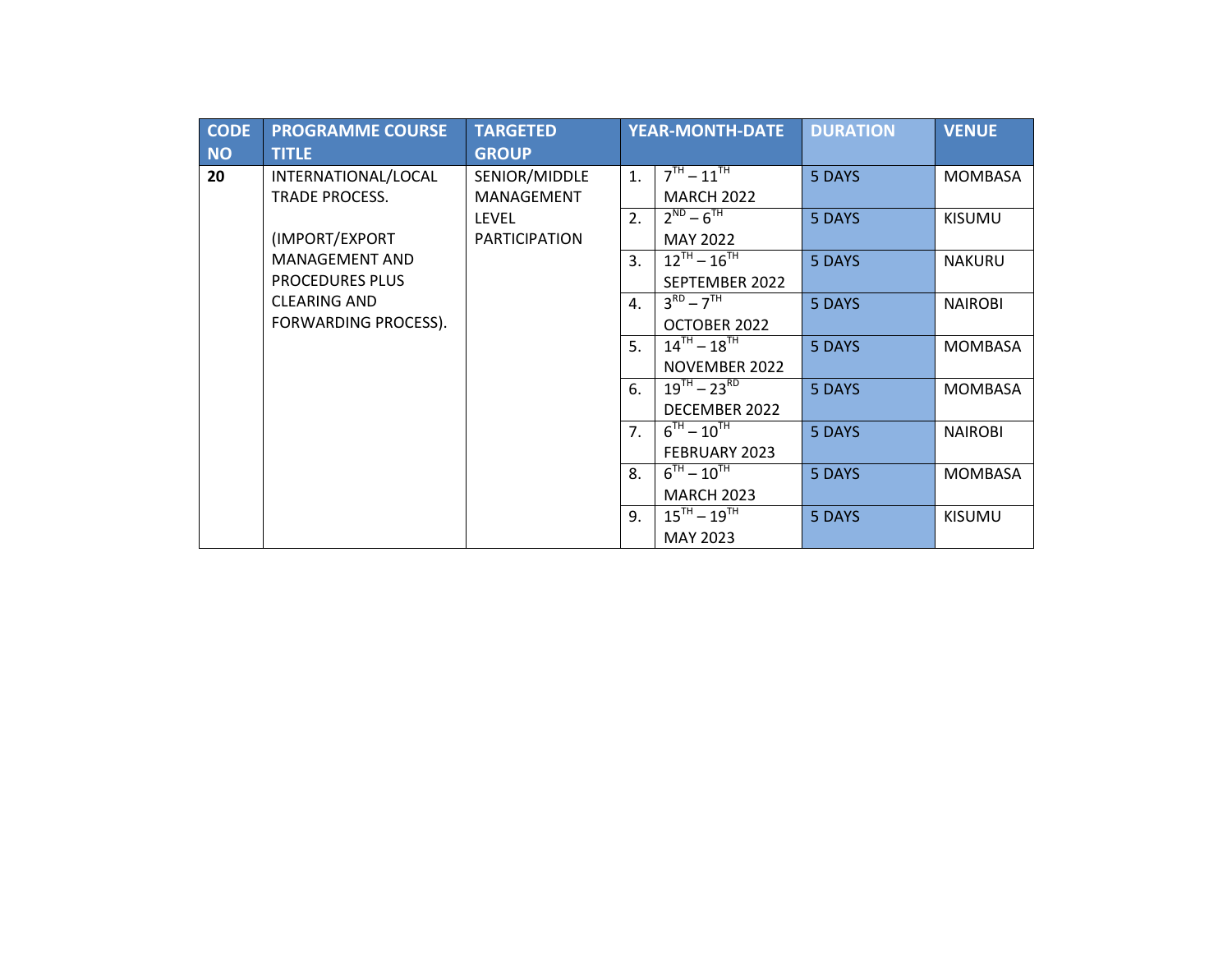| <b>CODE</b><br><b>NO</b> | <b>PROGRAMME COURSE</b><br><b>TITLE</b>                        | <b>TARGETED GROUP</b>                       |                | <b>YEAR-MONTH-</b><br><b>DATE</b>               | <b>DURATION</b> | <b>VENUE</b>   |
|--------------------------|----------------------------------------------------------------|---------------------------------------------|----------------|-------------------------------------------------|-----------------|----------------|
| 21.                      | <b>TOTAL QUALITY</b><br>MANAGEMENT (T.Q.M)<br>AND (T.Q.E) PLUS | SENIOR/MIDDLE<br>MANAGEMENT<br><b>LEVEL</b> | 1.             | $7TH - 8TH$<br><b>FEBRUARY</b><br>2022          | 3 DAYS          | <b>NAIROBI</b> |
|                          | ORGANIZATIONAL<br><b>BALANCED SCORE CARD (A</b>                | <b>PARTICIPATION</b>                        | 2.             | $14^{TH} - 16^{TH}$<br><b>MARCH 2022</b>        | 3 DAYS          | <b>MOMBASA</b> |
|                          | <b>MEASURE OF</b><br>ORGANIZATION'S                            |                                             | 3.             | $9^{TH} - 11^{TH}$<br><b>MAY 2022</b>           | 3 DAYS          | <b>KISUMU</b>  |
|                          | PERFORMANCE).                                                  |                                             | 4.             | $12^{TH} - 14^{TH}$<br><b>SEPTEMBER</b><br>2022 | 3 DAYS          | <b>NAKURU</b>  |
|                          |                                                                |                                             | 5.             | $14^{TH} - 16^{TH}$<br><b>NOVEMER</b><br>2022   | 3 DAYS          | <b>MOMBASA</b> |
|                          |                                                                |                                             | 6.             | $6^{TH} - 8^{TH}$<br><b>MARCH 2023</b>          | 3 DAYS          | <b>MOMBASA</b> |
|                          |                                                                |                                             | 7 <sub>1</sub> | $3^{RD} - 5^{TH}$<br><b>APRIL 2023</b>          | 3 DAYS          | <b>NAIROBI</b> |
|                          |                                                                |                                             | 8.             | $15^{TH} - 17^{TH}$<br>MAY 2023                 | 3 DAYS          | <b>KISUMU</b>  |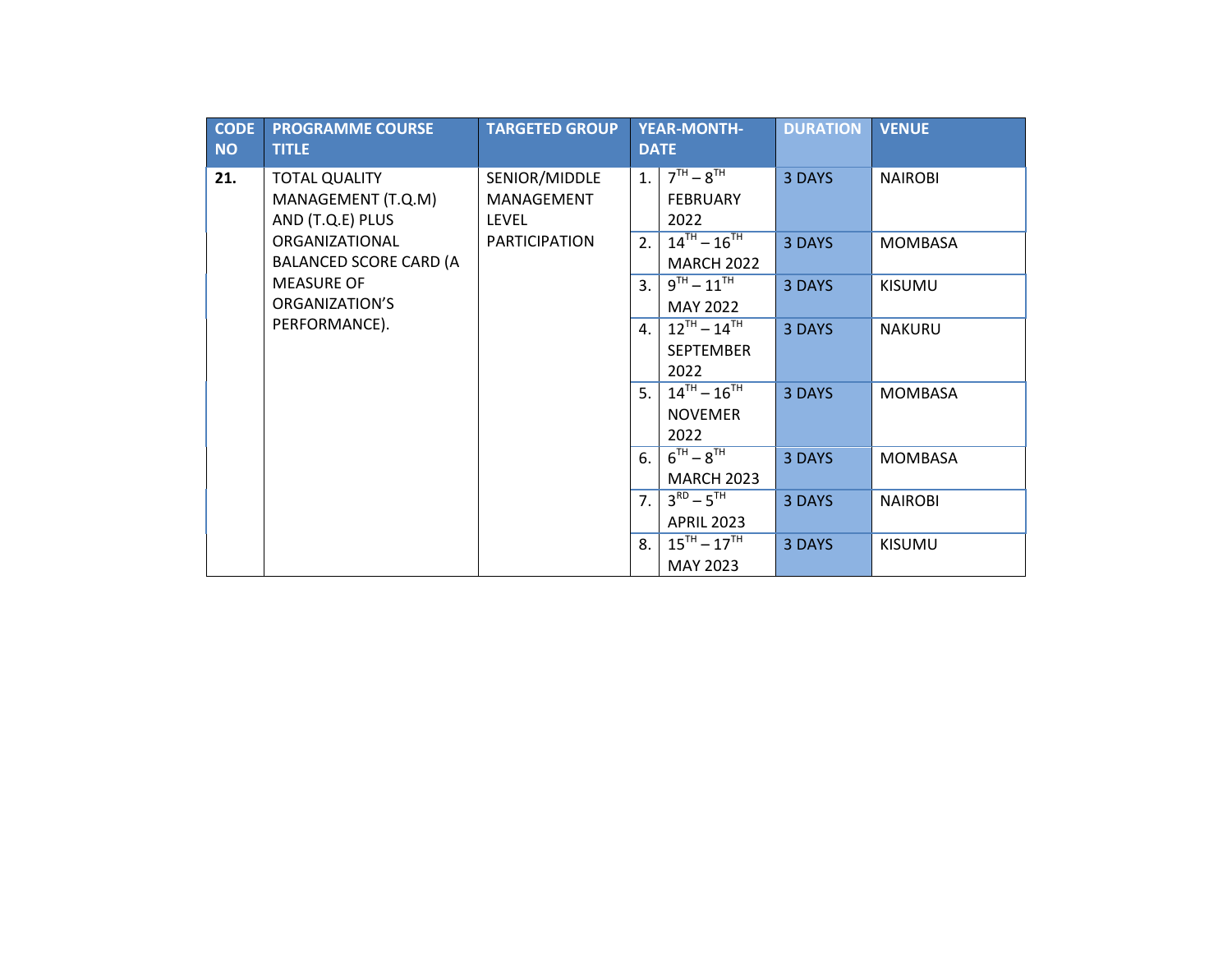| <b>CODE</b><br><b>NO</b> | <b>PROGRAMME COURSE</b><br><b>TITLE</b>                           | <b>TARGETED GROUP</b>                          |                | <b>YEAR-MONTH-DATE</b>                  | <b>DURATION</b> | <b>VENUE</b>   |
|--------------------------|-------------------------------------------------------------------|------------------------------------------------|----------------|-----------------------------------------|-----------------|----------------|
| 22.                      | Production/Manufacturing                                          | SUPERVISORS AND                                | 1.             | $7^{TH} - 11^{TH}$                      | 5 DAYS          | <b>NAIROBI</b> |
|                          | <b>Planning And Control Plus</b><br><b>Materials Requirements</b> | <b>TECHNICAL OFFICERS</b><br><b>WORKING IN</b> | 2.             | <b>MARCH 2022</b><br>$9^{TH} - 13^{TH}$ | 5 DAYS          | <b>MOMBASA</b> |
|                          | Planning (MRP) And Work                                           | <b>PRODUCTION</b>                              |                | <b>MAY 2022</b>                         |                 |                |
|                          | Scheduling                                                        | <b>MANUFACTING</b>                             | 3 <sub>1</sub> | $5TH - 9TH$                             | 5 DAYS          | <b>NAKURU</b>  |
|                          |                                                                   | <b>ORGANIZATIONS</b>                           |                | SEPTEMBER 2022                          |                 |                |
|                          |                                                                   |                                                | $\mathbf{A}$ . | $14^{TH} - 17^{TH}$                     | 5 DAYS          | <b>KISUMU</b>  |
|                          |                                                                   |                                                |                | NOVEMBER 2022                           |                 |                |
|                          |                                                                   |                                                | 5.             | $6^{TH} - 10^{TH}$                      | 5 DAYS          | <b>MOMBASA</b> |
|                          |                                                                   |                                                |                | <b>MARCH 2023</b>                       |                 |                |
|                          |                                                                   |                                                | 6.             | $8^{TH} - 12^{TH}$                      | 5 DAYS          | <b>KISUMU</b>  |
|                          |                                                                   |                                                |                | MAY 2023                                |                 |                |
|                          |                                                                   |                                                | 7.             | $5^{\text{TH}}$ -9 <sup>TH</sup>        | 5 DAYS          | <b>NAIROBI</b> |
|                          |                                                                   |                                                |                | <b>JUNE 2023</b>                        |                 |                |